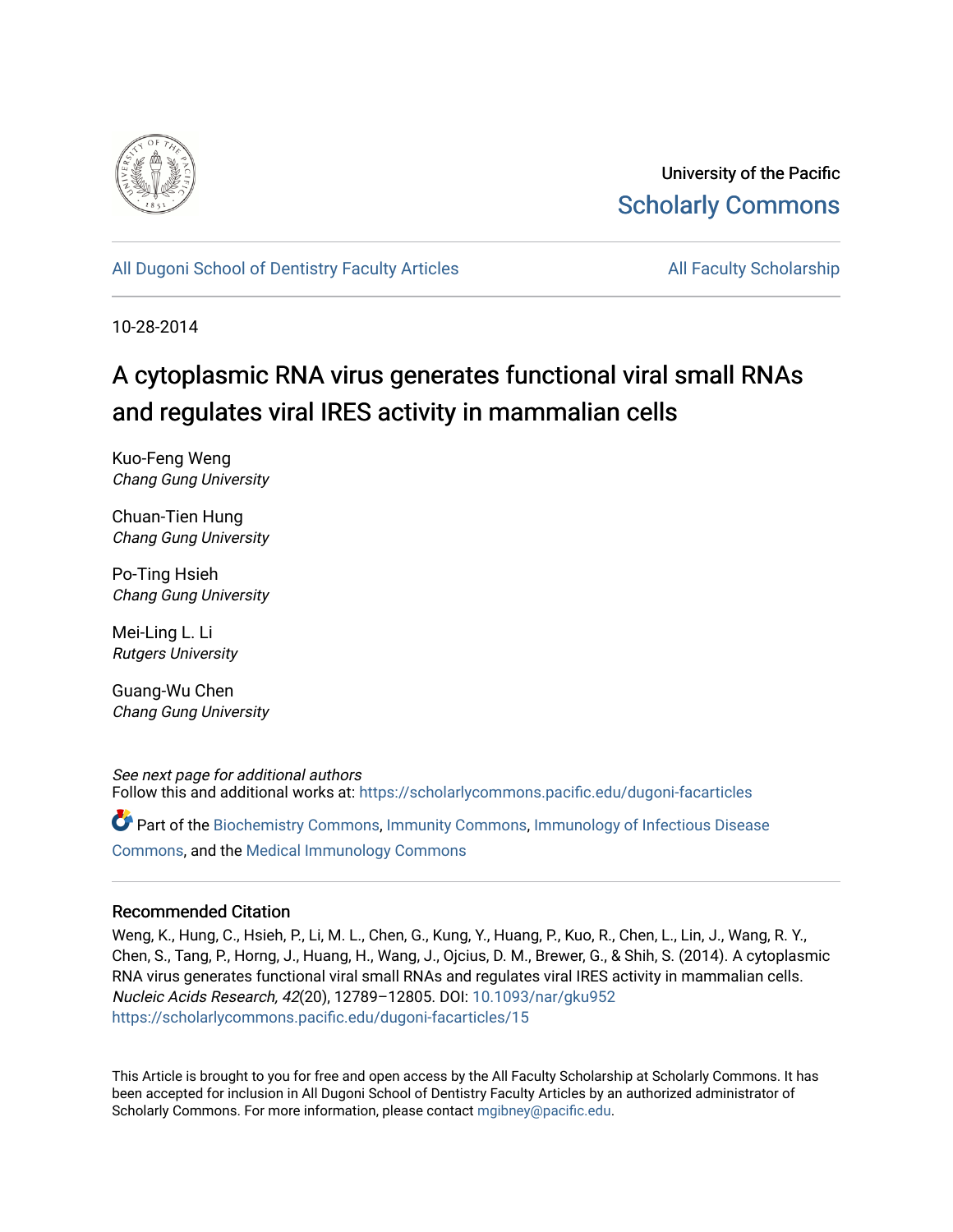# Authors

Kuo-Feng Weng, Chuan-Tien Hung, Po-Ting Hsieh, Mei-Ling L. Li, Guang-Wu Chen, Yu-An Kung, Peng-Nien Huang, Rei-Lin Kuo, Li-Lien Chen, Jing-Yi Lin, Robert Yung-Liang Wang, Shu-Jen Chen, Petrus Tang, Jim-Tong Horng, Hsing-I Huang, Jen-Ren Wang, David M. Ojcius, Gary Brewer, and Shin-Ru Shih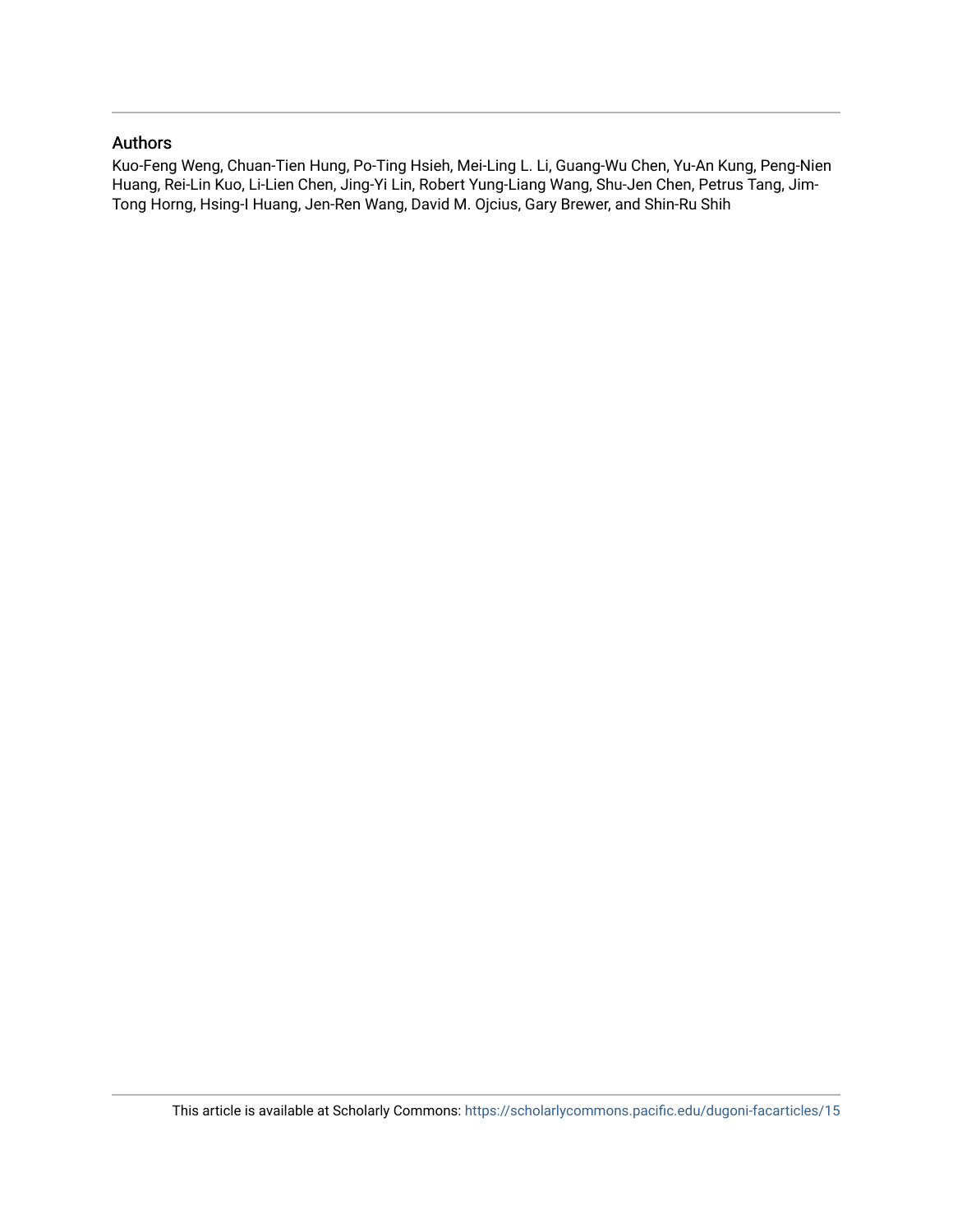# **A cytoplasmic RNA virus generates functional viral small RNAs and regulates viral IRES activity in mammalian cells**

**Kuo-Feng Weng1,2,***†***, Chuan-Tien Hung1,3,***†***, Po-Ting Hsieh1,3,***†***, Mei-Ling Li4, Guang-Wu Chen1,5, Yu-An Kung1,3, Peng-Nien Huang1, Rei-Lin Kuo1,6, Li-Lien Chen1,3, Jing-Yi Lin1,7, Robert Yung-Liang Wang1,8, Shu-Jen Chen8,9, Petrus Tang9,** Jim-Tong Horng<sup>1,3</sup>, Hsing-I Huang<sup>1,6</sup>, Jen-Ren Wang<sup>10</sup>, David M. Ojcius<sup>2,11</sup>, Gary Brewer<sup>4</sup> **and Shin-Ru Shih1,6,12,\***

1Research Center for Emerging Viral Infections, College of Medicine, Chang Gung University, Taoyuan, Taiwan, 2Center for Molecular and Clinical Immunology, College of Medicine, Chang Gung University, Taoyuan, Taiwan, 3Graduate Institute of Biomedical Sciences, College of Medicine, Chang Gung University, Taoyuan, Taiwan, 4Department of Biochemistry and Molecular Biology, Robert Wood Johnson Medical School, Rutgers University, Piscataway, NJ, USA, 5Department of Computer Science and Information Engineering, College of Engineering, Chang Gung University, Taoyuan, Taiwan, 6Department of Medical Biotechnology and Laboratory Science, College of Medicine, Chang Gung University, Taoyuan, Taiwan, 7School of Medical Laboratory Science and Biotechnology, College of Medical Science and Technology, Taipei Medical University, Taiwan, <sup>8</sup>Department of Biomedical Sciences, College of Medicine, Chang Gung University, Taoyuan, Taiwan, 9Molecular Medicine Research Center, Chang Gung University, Taoyuan, Taiwan, 10Center of Infectious Disease and Signaling Research and Department of Medical Laboratory Science and Biotechnology, National Cheng Kung University, Tainan, Taiwan, <sup>11</sup>Health Sciences Research Institute and School of Natural Sciences, University of California, Merced, CA, USA and 12Clinical Virology Laboratory, Chang Gung Memorial Hospital, Tao-yuan, Taiwan

Received July 11, 2014; Revised September 26, 2014; Accepted September 29, 2014

# **ABSTRACT**

**The roles of virus-derived small RNAs (vsRNAs) have been studied in plants and insects. However, the generation and function of small RNAs from cytoplasmic RNA viruses in mammalian cells remain unexplored. This study describes four vsRNAs that were detected in enterovirus 71-infected cells using nextgeneration sequencing and northern blots. Viral infection produced substantial levels (***>***105 copy numbers per cell) of vsRNA1, one of the four vsRNAs. We also demonstrated that Dicer is involved in vsRNA1 generation in infected cells. vsRNA1 overexpression inhibited viral translation and internal ribosomal entry site (IRES) activity in infected cells. Conversely, blocking vsRNA1 enhanced viral yield and viral protein synthesis. We also present evidence that vs-RNA1 targets stem-loop II of the viral 5- untranslated region and inhibits the activity of the IRES through this sequence-specific targeting. Our study demon-** **strates the ability of a cytoplasmic RNA virus to generate functional vsRNA in mammalian cells. In addition, we also demonstrate a potential novel mechanism for a positive-stranded RNA virus to regulate viral translation: generating a vsRNA that targets the IRES.**

# **INTRODUCTION**

Cells produce small RNAs, which are noncoding RNAs 20– 30 nucleotides (nt) in length [\(1\)](#page-16-0). These small RNAs can finetune the biological functions of cells by modulating gene expression and modifying the genome [\(2,3\)](#page-16-0). For example, endogenous microRNAs (miRNAs) regulate specific gene expression and control the associated downstream activities [\(2\)](#page-16-0). Another type of cellular small RNAs, PIWI-interacting RNAs (piRNAs), maintain genomic integrity by preventing the invasion of transposable elements [\(3\)](#page-16-0).

Mammalian cells produce numerous small RNAs via a canonical miRNA biogenesis pathway that involves nuclear processing by an RNase III-type protein, Drosha, and sub-

-<sup>C</sup> The Author(s) 2014. Published by Oxford University Press on behalf of Nucleic Acids Research.

<sup>\*</sup>To whom correspondence should be addressed. Tel: +886 3 2118800 (Ext 5497); Fax: +886 3 2118174; Email: srshih@mail.cgu.edu.tw <sup> $\dagger$ </sup>The authors wish it to be known that, in their opinion, the first three authors should be regarded as joint First Authors.

This is an Open Access article distributed under the terms of the Creative Commons Attribution License (http://creativecommons.org/licenses/by/4.0/), which permits unrestricted reuse, distribution, and reproduction in any medium, provided the original work is properly cited.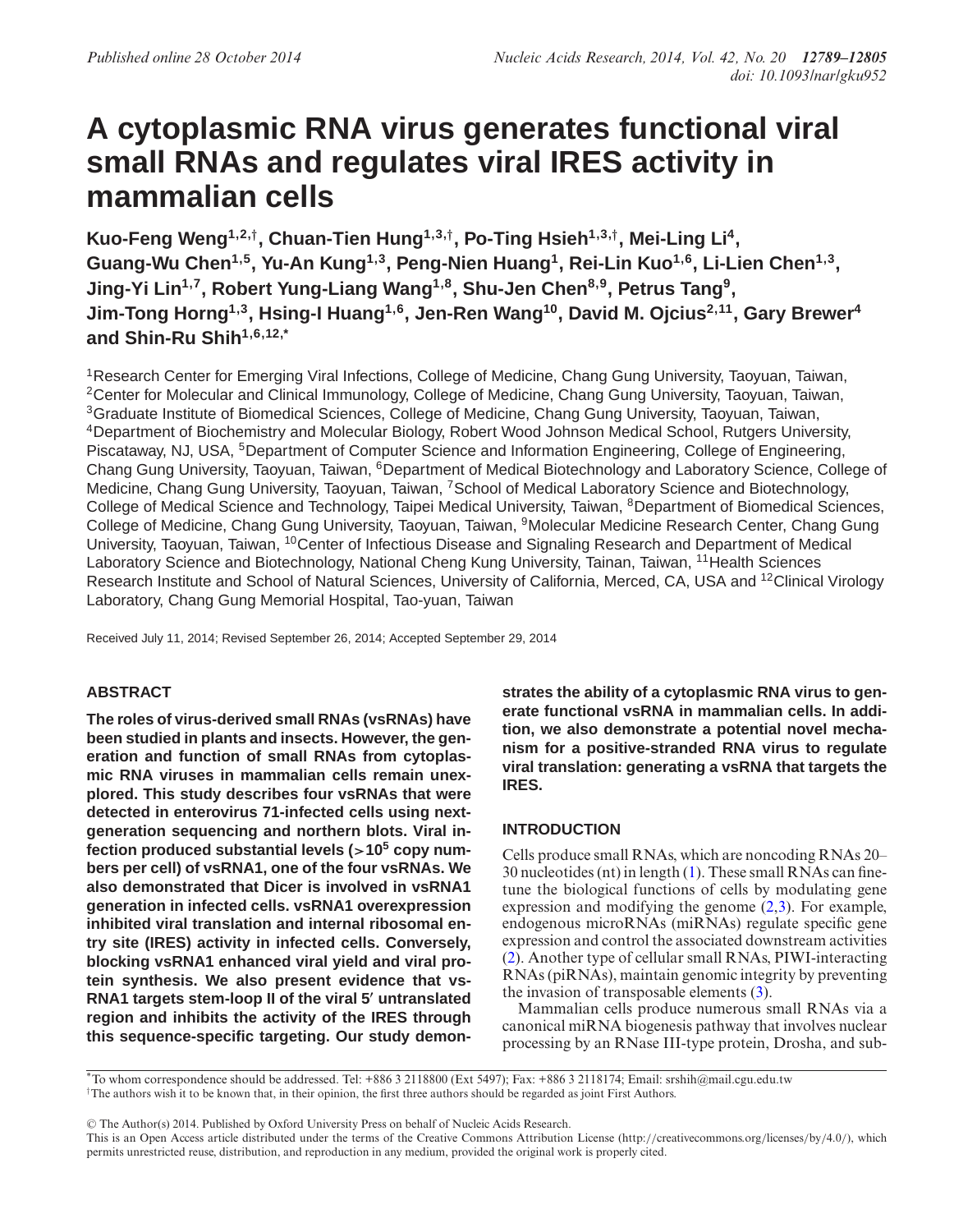sequent cytoplasmic processing by another RNase III-type protein, Dicer [\(1\)](#page-16-0). Viruses that replicate in the nucleus, such as deoxyribonucleic acid (DNA) viruses and retroviruses, can produce their own small RNAs through the canonical miRNA biogenesis pathway. These virus-derived small RNAs (vsRNAs) either fine-tune viral replication or inhibit antiviral mechanisms in infected cells [\(4–6\)](#page-16-0). Alternatively, Dicer enzymes in plant and insect cells process the genome of a cytoplasmic RNA virus into small RNAs. Infected cells use these vsRNAs as an antiviral defence mechanism to reduce viral replication through RNA interference [\(7\)](#page-16-0). Conversely, West Nile virus uses Dicer in mosquito cells to produce miRNA-like vsRNAs for the benefit of the virus [\(8\)](#page-16-0). However, similar mechanisms for generating vsRNA and RNA-based defences against cytoplasmic RNA viruses in mammals require further research  $(2,9-10)$ .

Recent studies have shown that cytoplasmic RNA viruses can induce non-canonical cytoplasmic miRNA biogenesis pathways in mammalian cells [\(11,12\)](#page-16-0). For example, an engineered Sindbis virus with a primary miRNA hairpin in its subgenomic RNA generated functional miRNA through a Dicer-dependent, DGCR8-independent pathway [\(12,13\)](#page-16-0). These studies have suggested that a cytoplasmic RNA virus containing a primary miRNA-like hairpin may be capable of producing vsRNA through its own structured RNA in infected mammalian cells. In addition, deep sequencing techniques have been used to identify vsRNAs and siRNAs in mammalian cells infected with cytoplasmic RNA viruses [\(14–16\)](#page-16-0). However, the functions of these vsRNAs are still debated [\(17\)](#page-16-0).

Similar to poliovirus, enterovirus 71 (EV71) is a positivestranded RNA virus that replicates in the cytoplasm. EV71 outbreaks have occurred worldwide, and EV71 infection is associated with severe neurological diseases and high mortality rates  $(18,19)$ . The 5' untranslated region  $(5'UTR)$  of the EV71 genomic RNA is highly structured  $(20,21)$ ; it contains a cloverleaf structure that is essential for viral RNA replication and an internal ribosomal entry site (IRES) that is responsible for viral translation  $(22,23)$ . Because positivestranded viruses use the same RNA template for both translation and replication, viruses must regulate their translation (or IRES activity) [\(24,25\)](#page-16-0). Recently discovered proteins called IRES trans-acting factors (ITAFs) can regulate EV71 IRES activity [\(19,26–28\)](#page-16-0).

In this study, we showed that a cytoplasmic positivestranded RNA virus generated functional vsRNAs in mammalian cells. One vsRNA (vsRNA1) down-regulated viral translation by targeting the stem-loop II region of the viral IRES. This study demonstrated a novel mechanism by which virus self-regulates its translation by generating a RNA-based ITAF.

#### **MATERIALS AND METHODS**

### **Deep sequencing and data analysis**

SF268 (human glioblastoma) cells were mock-infected or virus-infected with Enterovirus 71 strain Tainan/4643/98 (GenBank accession number: AF304458.1) at a moi of 40. After 6 h post-infection (p.i.), the total RNA was extracted with a TRIzol reagent (Invitrogen) according to manufacturer instructions. The integrity and quality of the total

RNA was evaluated using an Agilent 2100 BioAnalyzer (Agilent Technologies). Forty micrograms of RNA were sent to the Beijing Genomics Institute (BGI) for Solexa analysis. Small RNAs under 50 bases were PAGE-purified and ligated with a pair of Solexa adaptors to their 5' and 3' ends. The small RNAs were then reverse transcribed and amplified by PCR using a pair of adaptor primers. The resulting cDNA library then underwent cluster generation and sequencing analysis using the Illumina HiSeq 2000 sequencing system (Illumina). Raw sequencing data were analyzed using a CLC Genomics Workbench 4.7 (CLC Bio). Raw reads were filtered by discarding low-quality reads and removing adaptor sequences to generate clean and usable reads with sizes ≥15 nt and ≤50 nt. To discard unique sequences originating from cellular miRNA and other noncoding RNA, including rRNA, tRNA, small nuclear RNA (snRNA) and small nucleolar RNA (snoRNA), clean reads [were first mapped to the miRBase version 18 \(www.mirbase.](http://www.mirbase.org) org) and Homo sapiens.GRCh37.65.ncrna (www.ensembl. [org\). The remaining reads were then mapped to the EV71](http://www.ensembl.org) genome (strain 4643), and only the reads that matched the EV71 genome perfectly were selected for further analysis. The mapping results were exported from CLC Genomics Workbench and were illustrated by Prism 5 (GraphPad).

#### **vsRNA detection in EV71-infected cells**

SF268 and RD cells were mock-infected or infected with  $EV71/4642/MP4$  at an MOI of 40. At 6 h p.i., small RNA fractions with sizes  $\leq 200$  nt were isolated and enriched using the mirVana miRNA Isolation Kit (Ambion). Ten microgram samples of small RNA were separated on 15% polyacrylamide/8M urea denaturing gel, electroblotted to GeneScreen Plus nylon membranes (PerkinElmer), and UV cross-linked for fixation. The oligonucleotides use d to probe each vsRNA were 5 -TGATCGTTGATTTAC AGCTTCTAAGTTAC-3' for vsRNA1, 5'-TGATACTCA GTCCGGGGAAAC-3' for vsRNA2, 5'-GTCGGTTCC GCTGCAGAGTTGCCCG-3' for vsRNA3, 5'-TGAGA GTGATCACAGACTTCAG-3' for vsRNA4 and 5'-AAA CAGAAGTGCTTGATCA-3' for 163--181 fragment. The oligonucleotide probes were generated by 5 -end-labelled with  $[\alpha^{-32}P]ATP$  using T4 polynucleotide kinase (Promega). Prehybridization and hybridization of the membrane were conducted with an ULTRAhyb Hybridization Buffer (Ambion) containing denatured salmon sperm DNA at 42◦C. After probe hybridization, the probed membranes were washed twice with  $2 \times$  SSC, and 0.1% SDS at 42°C for 15 min, and were then processed by autoradiography.

## **Co-immunoprecipitation of Ago2 and miRNA-21 in infected cells**

RNAs in cell lysates from EV71-infected SF268 cells were immunoprecipitated with anti-Ago2 antibody (ab32381, Abcam) at 4◦C for 4 h. The co-precipitated RNAs were purified from the lysates after treated with DNase and Protease K. vsRNA1 and miR-21 in the co-precipitation were detected by northern-blotting using  $5^{32}$ P-radiolabelled pr obes (5 -TGATCGTTGATTTACAGCTTCTAAGTTAC -3' for vsRNA1 and 5'-TCAACATCAGTCTGATAAGCT  $A-3'$  for miR-21).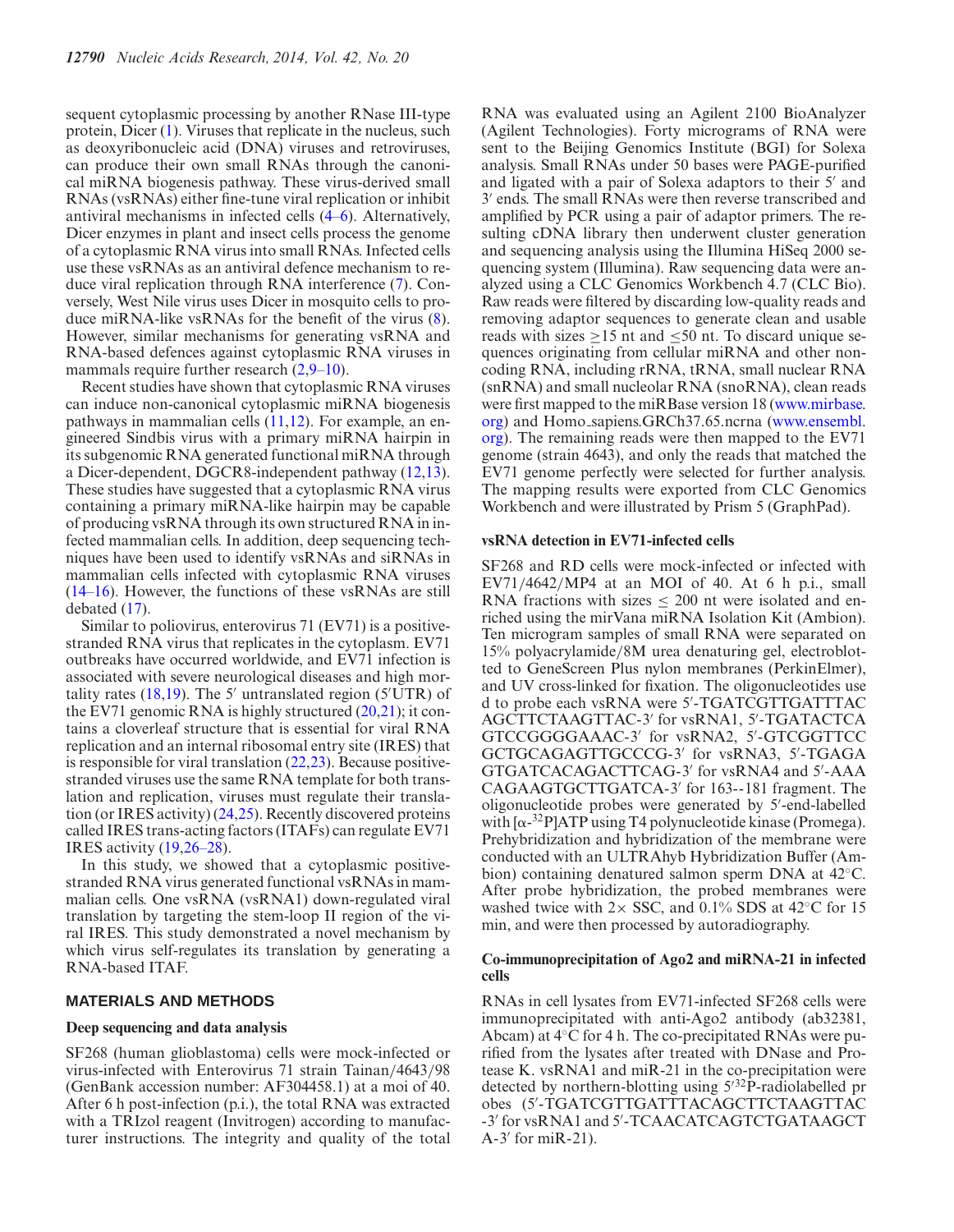## **Plasmids and Constructs**

Plasmids pT7-EV71-IRES and pGL3-EV71-5 -UTR-Fluc were constructed previously [\(28,29\)](#page-16-0). The pGL3- EV71-5' UTR-Fluc was adopted as the template for constructing mutant EV71-5' UTR plasmids by using site-direct mutagenesis kit (Stratagene) and primers 5 -(TGTGGCACACCAGTCATACCTACTTCAAGC ACTTCTGTTTCCCCG)-3 and 5 -(CGGGGAAACA GAAGTGCTTGAAGTAGGTATGACTGGTGTGCC ACA)-3 for mut 163–165, 5 -(AGTCATACCTTGAT CAAGCACAAGTGTTTCCCCGGACTGAGTATC) -3' and 5'-(GATACTCAGTCCGGGGAAACACTTGT GCTTGATCAAGGTATGACT)-3' for mut 174-176, 5 -(TGTGGCACACCAGTCATACCTACTTCAAGC ACAAGTGTTTCCCCGGACTGAGTATC)-3' and 5' -(GATACTCAGTCCGGGGAAACACTTGTGCTT GAAGTAGGTATGACTGGTGTGCCACA)-3' for mut 163–165+174–176, 5 -(GGCGACCATGGCAGTGGCTG CCAAGGCGGCCTGCCCATGGAGAAA)-3' and 5' -(TTTCTCCATGGGCAGGCCGCCTTGGCAGCCAC TGCCATGGTCGCC)-3 for mut 367–369, 5 -(ATGG TGACAATCAAAAAGTTGAATCCATATAGCTATTG GATTGGCC)-3' and 5'-(GGCCAATCCAATAGCTAT ATGGATTCAACTTTTTGATTGTCACCAT)-3

for mut 617–619. The plasmid pGL3-Polio-5 -UTR-Flu was constructed as follows: the  $5'$  UTR of poliovirus was amplified by PCR using the poliovirus replicon [\(30\)](#page-16-0) primer 5 -(CCGCTCGAGTAATACGACTCACTATAGGGA GATTAAAACAGCTCTGGGGTTG)-3 , which contai ns the T7 promoter sequence and primer 5 -(AATCAG ACAATTGTATCATAATGGAAGACGCCAAAAAC AT)-3 . The polio-5 UTR combined with the firefly luci ferase gene was subsequently amplified by primers 5 -(CC GCTCGAGTAATACGACTCACTATAGGGAGATT AAAACAGCTCTGGGGTTG)-3' and 5'-(ATGTTTTT GGCGTCTTCCATTATGATACAATTGTCTGATT)-3 . The segment containing polio-5' UTR and the firefly luciferase gene was then cloned into vector pGL3 by *Xho*I and *Mlu*I. Plasmid FLAG-Dicer, FLAG-Dicer-MUT and FLAG-Dicer-dsRBD were constructed as follows: the WT and mutant (MUT) human Dicer cDNA were generated using PCR from the plasmids containing Dicer cDNA (WT or with quadruple mutants on 44th and 110th amino acids in Dicer RNaseIII Domain a and Domain b) in a pDEST8 vector [pDEST8-Dicer-6His and pDEST8-Dicer 44AB/110AB) were gifts from Dr. Witold Filipowicz [\(31\)](#page-16-0)] using 5'-(ACGACAAGCTTATGAA AAGCCCTGCTTTG)-3 primer containing the *Hin*dIII site and 5 -(AGTCCAAGGGTTATCGATTCCATGGC TATA)-3 primer containing a stop codon and a *Kpn*I site. Truncated Dicer cDNA with dsRBD domain deletion  $(\Delta ds RBD)$ , which lacks the 57 C-terminal amino acids, was generated from plasmid Dicer-pDEST8 by PCR using 5 -(CCTTGGTCTTTGACGGATTCCATGGCTATA)-3 as the downstream primer. The generated cDNAs were digested by *Hin*dIII and *Kpn*I and inserted into the vector p3XFLAG-Myc-CMV-25 (Sigma-Aldrich) to form the FLAG-Dicer, FLAG-Dicer-MUT and FLAF-Dicer-  $\Delta$ dsRBD plasmids. The plasmid for the EV71 replicon was generated as follows: the DNA fragment containing the

T7 promoter, EV71-5' UTR, and firefly luciferase (FLuc) gene was sub-cloned from pGL3-EV71-5'-UTR-Fluc into vector yT&A (Yeastern Biotech). The DNA fragment containing the EV71 P2-P3 polyprotein region was amplified from the EV71 infectious clone [\(32\)](#page-16-0) and cloned into downstream of the FLuc gene in yT&A-EV71-5 UTR-FLuc. To generate the vsRNA1 deletion mutant on the replicon plasmid, a set of primers, 5 -(TTCGGGGG AAGGGGAGTAAA)-3' and 5'-(TAGCAGGTGTGGCA CACCAG)-3' were used for amplifying the DNA fragment from the EV71 replicon plasmid. The amplified DNA was treated with DpnI (New England BioLabs), and then treated with T4 DNA ligase (New England BioLabs). The EV71 Replicon plasmid containing the vsRNA1 deletion mutation was selected and confirmed through sequencing. Plasmid for shDicer was generated by annealing synthetic shDicer oligonucleotides [\(33\)](#page-17-0) into the pSilencer 2.1-U6 hygro vector. The plasmid for shAgo2 was a gift from Dr. Shobha Vasudevan [\(34\)](#page-17-0). To construct sponge-vsRNA1 plasmids, a DNA fragment contains 10 repeats of the sequence complement of vsRNA1 (5 - TGATCGTTGATTTACAGCTTCTAAGTTAC-3 ) was cloned into pcDNA3.1(+) vector (Invitrogen) by *Han*dIII and *Eco*RI. To construct sponge-controlled plasmids, a DNA fragment contain 10 repeats of sequence scrambled (5 -TCCGTGCCAAGTTACTAGAAAAGTTCAAT-3 ) was cloned into pcDNA3.1(+) in the *Bam*HI and *Xho*I restriction sites. The plasmid pT7-EV71-3 UTR was generated as fellows: The cDNA of EV71 3 UTR was amplified by PCR using a set of primers, 5'-(AACT TAAGCTTTAAATTTACAGTTTGTAACT)-3' and 5'-(TGCAGAATTCGCTATTCTGGTTATAACAAA)-3 . The amplified DNA containing 3 UTR sequence was cloned into vector  $pcDNA3.1(+)$  by restriction enzyme sites, *Hin*dIII and *Eco*RI.

#### **Western blot analysis**

Polyvinylidene difluoride (PVDF) membranes were blocked with Tris-buffered saline/0.1% (vol/vol) Tween 20 containing 5% non-fat dry milk and probed with the indicated antibodies. Antibodies against Dicer (sc-136981; Santa Cruz), Drosha (ab12286, Abcam), La protein (sc-33593, Santa Cruz), PTB (sc-16547, Santa Cruz), HuR (39–0600, Invitrogen), KSRP / FBP2 (A302–021A, Bethyl laboratories), hnRNPA1 (GTX106208, GenTex), FLAG (SIGMA) and actin (Chemicon) were used. After washing, the membranes were incubated with an HRP-conjugated anti-mouse antibody or HRP-conjugated anti-rabbit antibody, as appropriate (diluted 1:5000). HRP was detected using the Western Lightning Chemiluminescence Kit, following the manufacturer instructions (GE Healthcare).

### **Immunoprecipitation of FLAG-Dicer proteins**

The SF268 cells grown in each well of a 6-well plate were transfected with  $5 \mu g$  of plasmids FLAG-Dicer, FLAG-Dicer-MUT, or FLAG-Dicer-dsRBD by  $5 \mu l$  of Lipofectamine 2000 (Invitrogen). After 48 h post-transfection, the transfected cells were lysed by incubation with a lysis buffer (500 mM NaCl, 20 mM Tris-Cl, pH 8.0, 1 mM EDTA, 1%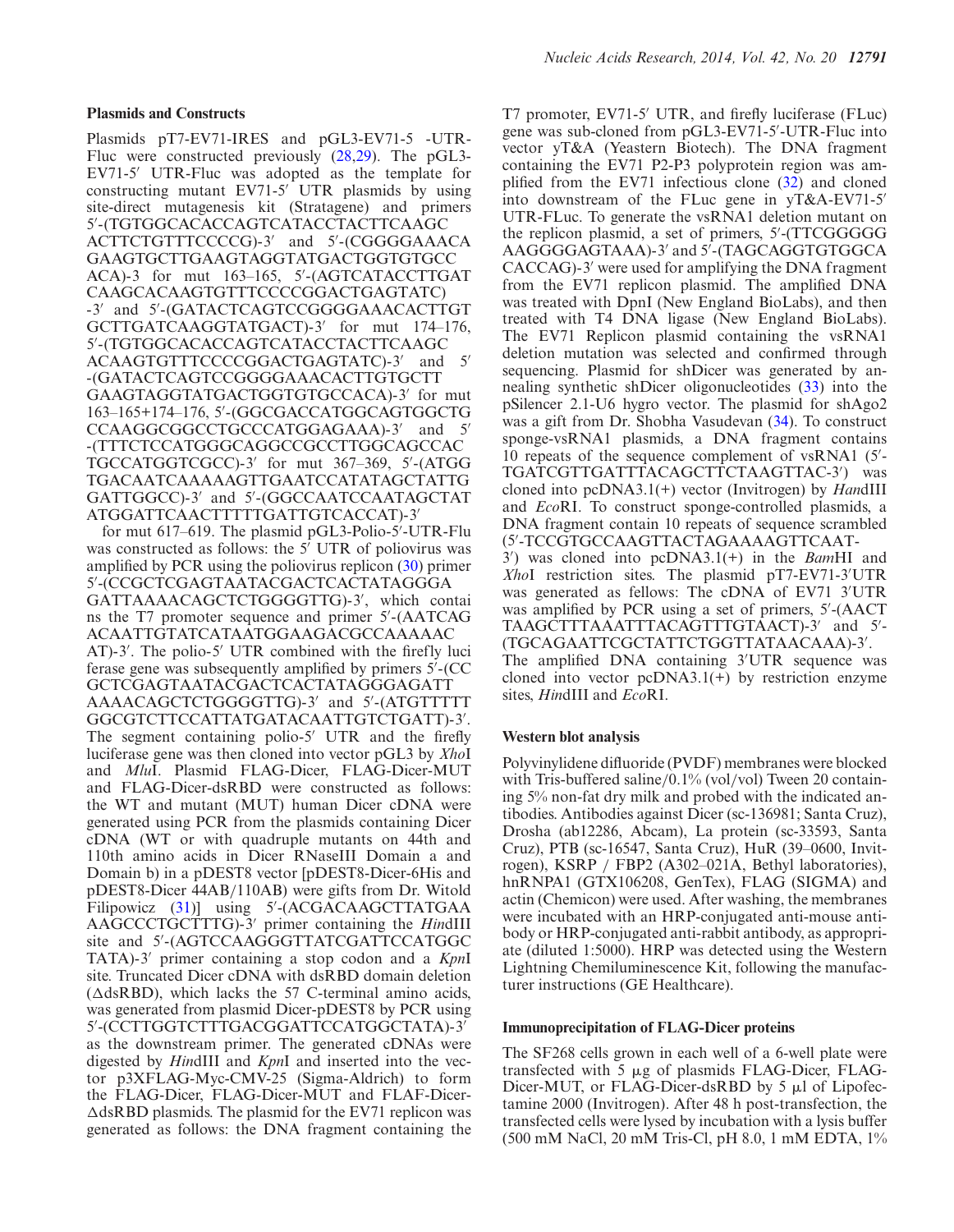Triton X-100) on ice for 30 min and then subjected to a vortex for 30 s at room temperature. The cell lysates were harvested from the supernatant of the lysed cells after centrifugation at 16,000 *g* for 10 min. Two milligrams of cell lysates from the transfected cells were incubated with 40  $\mu$ l of the resin conjugated with anti-FLAG M2 antibody (Sigma) at 4◦C for 2 h. The immunoprecipitated FLAG-Dicer proteins with resin were washed in a lysis buffer four times and then washed with Buffer D (200 mM KCl, 20 mM Tris-Cl pH 8.0, 20 mM EDTA) three times. The resin with FLAG-Dicer proteins was then resuspended in 60  $\mu$ l of a resuspension buffer (40 mM Tris-Cl pH 7.5, 500 mM NaCl, 5 mM MgCl2, 40% glycerol) and stored in a freezer at –80 $^{\circ}$ C.

#### **In vitro transcription**

To generate EV71-IRES-FLuc reporter RNA and Polio-IRES-FLuc reporter RNA, plasmid pGL3-EV71-5 -UTR-Fluc and pGL3-Polio-5'-UTR-Flu were linearized by *Xho*I to be used as the template for in vitro transcription. To generate cap-RLuc reporter RNA, the DNA fragment containing the T7 promoter and Renilla gene were amplified from the pRH plasmids [\(26\)](#page-16-0) by using primers [5 -(TAATACGACTCACTATAGGCTAGC CACCATGACTTCGAAAGTTTATGATC)-3 ] and [5 - (TTATTGTTCATTTTTGAGAACT)-3 ] as the template for in vitro transcription. The cap structure on the 5'end of the Renilla reporter RNA was added by the Vaccinia Capping System (New England BioLabs). To generate EV71 5' UTR RNA, a T7 promoter-EV71-5' UTR fragment flanked by *Eco*RI site was excised from the plasmid pT7-EV71-IRES to form a template for in vitro transcription. To generate EV71 3 UTR RNA, a T7 promoter-EV71–3 UTR fragment flanked by *Eco*RI site was excised from the plasmid pT7-EV71–3 UTR to form a template for in vitro transcription. To generate EV71 replicon RNA, the EV71 replicon plasmid was linearized by *Sal*I for producing the DNA template for in vitro transcription. RNA transcripts were synthesized using a MEGAscript T7 kit (Ambion), following the manufacturer instructions. To generate sponge RNA against vsRNA1 or control-sponge RNA, the sponge-vsRNA1 plasmid/sponge-control plasmid was linearized by *Eco*RI/*Xho*I. The linearized DNA was used as template for in vitro transcription.

Biotinylated EV71 5' UTR RNA was synthesized in a 20  $\mu$ l MEGAscript transcription reaction mixture by adding 1.25  $\mu$ l of 20  $\mu$ M of Bio-16-UTP, a biotinylated UTP that can replace UTP in the in vitro transcription for RNA labelling (Roche). The  $^{32}P$ -labelled EV71 5' UTR RNA was synthesized in a 20  $\mu$ l MEGAscript transcription reaction mixture by adding  $\alpha$ -<sup>32</sup>P-UTP. Synthesized RNAs were purified using the RNeasy Protect Mini Kit (Qiagen).

### **IRES-FLuc and Cap-RLuc reporter assay**

To assay the effects of vsRNA1 on EV71 IRES or Poliovirus IRES activities, SF268 cells were cotransfected with either 160 pmol of vsRNA1 mimic (5 -GUAACUUA GAAGCUGUAAAUCAACGAUCA-3 ) or scrambled vs-RNA1 (5 -AAUGCUAUGAGACUAAUGAUACCAAG ACU-3 ) concurrently with EV71 IRES FLuc or Polio

IRES FLuc or cap-RLuc reporter RNAs. After 6 h of reporter RNA transfection, cell extracts from the transfected cells were prepared in Cell Culture Lysis Reagent (Promega). The firefly luciferase activity of the cell extracts was assayed using the Luciferase assay system (Promega), following the manufacturer instructions. The renilla luciferase activity of the cell extracts was assayed using the Dual luciferase reporter assay system (Promega).

## $\Delta$  Detection of IFN- $\beta$  mRNA in RNAs-treated cells

RNA from  $10^6$  of SF268 cells treated with 2  $\mu$ g of Lipofectamine 2000, transfected with 320 pmol of vsRNA1 or scrambled vsRNA1 or 2  $\mu$ g of poly (I:C) (Sigma) for 24 h were isolated using TRIzol reagent (Sigma). Two  $\mu$ g of the RNA from each sample was taken as template to generate complementary DNA (cDNA) by reverse transcription using oligo( $dT$ ) primer. To detect the IFN- $\beta$  cDNA by RT-PCR, a set of primers, forward 5 -(AGAAGGAG GACGCCGCATTG)-3' and reverse 5'-(TCAGTTTCGG  $AGGTAACCTG$ -3' were used. The cDNA of  $\beta$ -actin was amplified using primers 5 -(CTACAATGAGCTGCGTGT GG)-3' and 5'-(GCTCATTGCCAATGGTGATG)-3'. The amplified DNA was then submitted to agarose gel electrophoresis. The detection of IFN- $\beta$  mRNA by real-time quantitative PCR was performed as previously described [\(35\)](#page-17-0). The results were normalized to the levels of the housekeeping gene  $\beta$ -actin using the 2- $\Delta \Delta C$ <sub>T</sub> method.

# In vitro Dicer cleavage assay of EV71 5'UTR and replicon **RNA**

To assay recombinant Dicer cleaving EV71 5' UTR RNA, 10,000 cpm of  $32P$ -labelled EV71 5' UTR RNA was incubated with various amounts (from 0.05 to 0. 25 U) of commercial recombinant Dicer enzyme (T510002, Genlantis) and cleavage buffer (20 mM Tris-Cl pH 7.5, 250 mM NaCl, 2.5 mM MgCl2 and 0.1  $\mu$ g/ $\mu$ l bacteria tRNA) at an overall volume of 10  $\mu$ l. The mixture was incubated at 37°C for 1.5 h. After incubation, the reactants were mixed with 10 ml of loading dye (80% formamide, 1 mM EDTA, 0.1% bromophenol blue and 0.1% Xylene Cyanol) and assayed using denaturing 3.5% polyacrylamide gel (1X TBE, 8M Urea, acrylamide [19:1; acrylamide:bisacrylamide]). For generating svRNA by Dicer-treated EV71 5' UTR, 10  $\mu$ g of EV71 5' UTR RNA was treated with 1 U of a recombinant dicer enzyme (T510002, Genlantis), following the manufacturer instructions. The Dicer-treated RNAs were assayed by northern blotting. To determine the catalytic activity of FLAG-Dicer proteins, each reaction involved  $10 \mu l$  of immunoprecipitated FLAG-Dicer proteins with resin. Next,  $400,000$  cpm samples of  $32P$  EV71 5' UTR RNAs were incubated with an immunoprecipitated FLAG-Dicer, FLAG-Dicer-MUT, or FLAG-Dicer-dsRBD proteins, cleavage buffer and an additional 4  $U/\mu$ l of RNase-OUT recombinant ribonuclease inhibitor (Invitrogen) in a volume of 10  $\mu$ . The mixtures were incubated at 37 $\degree$ C for 1.5 h. After incubation, the treated RNAs were isolated from the reactants by the TRIzol protocol (Invitrogen) and assayed by denaturing 3.5% polyacrylamide gel (1X TBE, 8M Urea, acrylamide [19:1; acrylamide:bisacrylamide]).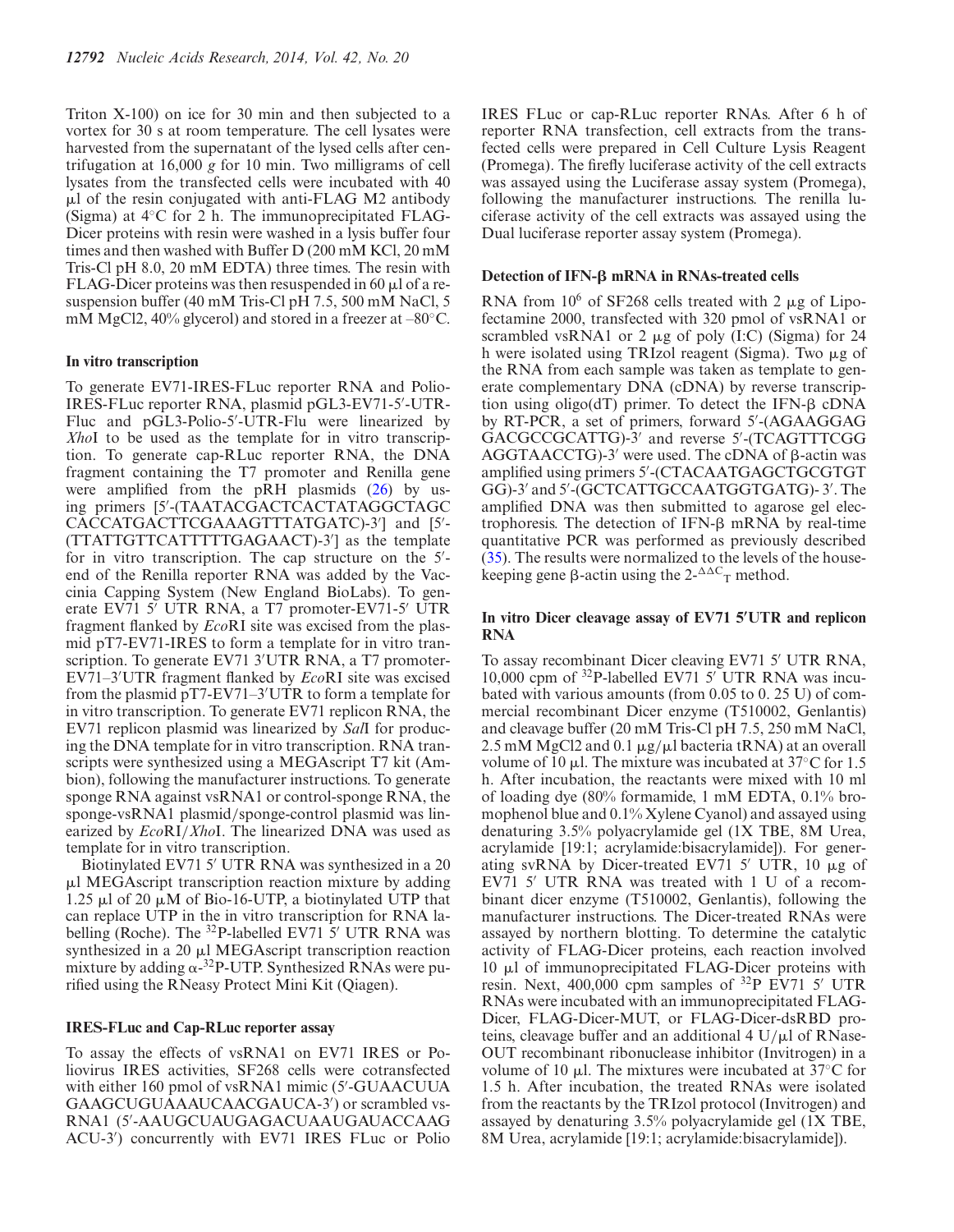## **Pull-down assay for biotinylated EV71 5- UTR RNA with streptavidin beads**

Three micrograms of biotinylated EV71 5' UTR RNA and  $200 \mu$ g of cell extracts from SF268 (prepared as described previously [\(28\)](#page-16-0)]) were added to the RNA interaction buffer  $(30 \text{ mM Tris-HCl pH } 6.8, 3 \text{ mM MgCl}_2, 50 \text{ mM NaCl}, 0.1\%$ Triton X-100, 20% glycerol, 1 mM DTT and 2 mM EDTA) in a reaction volume of 100  $\mu$ . The reaction mixture was incubated at 30◦C for 15 min. The Streptavidin MagneSphere Paramagnetic Particles (Promega) were washed with a 0.5× SSC buffer (150 mM NaCl and 15 mM trisodium citrate dihydrate) three times and were then added to the reaction mixture for 10 min at room temperature. For the competition assay, a  $poly(A)$  RNA was used (Sigma). The pulldown protein-RNA complex was washed in  $0.1 \times$  SSC five times. After washing, the beads with the pull-down protein-RNA complex were incubated with an SDS–PAGE sample buffer at 25◦C for 10 min and then centrifuged at 21,000 *g* for 10 min. The supernatant containing the pull-down proteins was then assayed by western blotting.

# **Native gel analysis of the Dicer-EV71 5- UTR complex**

Recombinant Dicer Enzyme (T510002, Genlantis) was incubated in 20 mM Tris-HCl pH 7.5, 50 mM KCl, 5 mM MgCl<sub>2</sub>, 1 mM DTT, and 5% RNaseOUT for 10 min at room temperature at a volume of 10  $\mu$ l, after which 18,000 cpm of  $3\overline{2}P$ -labelled EV71 5' UTR RNA was added to the Dicer reaction for an overall volume of  $15 \mu l$ , and was cooled on ice for 30 min. To study the competition by cold EV71 5'UTR RNA, unlabelled EV71 5' UTR  $RNA$  and <sup>32</sup>P-labelled EV71 5' UTR RNA were added to the reaction simultaneously. After incubation, a 1.5  $\mu$ l loading buffer (60% glycerol, 0.2% bromophenol blue) was added to the reaction. The RNA-protein complex was assayed by non-denaturing 3% polyacrylamide TBE gels (29:1; acrylamide:bisacrylamide) and was detected by autoradiography.

# **Fluorescence microscopy**

RD cells grown on glass cover slips were infected with EV71/4643/MP4 at a MOI of 40. At 6 h p.i., the infected cells were washed 3x with phosphate buffered saline (PBS). The cells on the cover slips were fixed with  $4\%$  (wt/vol) paraformaldehyde at room temperature for 20 min. After washing 3x with PBS, the cells on the cover slips were permeabilized in 0.3% Triton X-100 at room temperature for 5 min and washed again with PBS. For Dicer and viral 2B immunostaining, the samples were blocked in solution [PBS, containing 5% bovine serum albumin (BSA)] for 60 min at 37◦C and then incubated with an anti-Dicer antibody (sc-136981, Santa Cruz) and polyclonal anti-2B antibody (1:200) for 2 h at 37◦C. After washing with PBS for three times, the samples were reacted with Alexa Fluor 488 conjugated goat anti-mouse IgG (Life technologies) and Alexa Fluor 568-conjugated goat anti-rat IgG (Life technologies) at 37◦C for 1.5 h. For Drosha and viral 3D immunostaining, the samples were blocked in solution (PBS, containing 5% bovine serum albumin (BSA)) for 60 min at 37◦C and then incubated with an anti-Drosha antibody (1:25) (ab12286, Abcam) and monoclonal anti-3D antibody  $(1:200)$  for 2 h at 37 $\degree$ C. After washing 3x with PBS, the samples were incubated with Alexa Fluor 488-conjugated goat anti-rabbit IgG and Alexa Fluor 594-conjugated goat antimouse IgG (Life technologies) at 37◦C for 1.5 h. After washing with PBS, the samples were treated with Hoechst 33258 for 15 min at room temperature and washed with PBS three more times. Finally, the cover slips with adhering cells were placed on a glass slide and sealed with transparent nail polish. Images were captured by confocal laser scanning microscopy (ZEISS LSM510 META).

# **Viral growth in cells transfected with anti-vsRNA1 sponge RNA and vsRNA1**

RD cells were infected with EV71/4643/MP4 at an MOI of 10. The virus was adsorbed for 1 h at 37◦C. After viral adsorption, the infected cells in each well were transfected with 160 pmol of synthetic mimic vsRNA1 (5'-GUAA CUUAGAAGCUGUAAAUCAACGAUCA-3 ) or scrambled vsRNA1 (5 -AAUGCUAUGAGACUAAUGAUAC CAAGACU-3 $'$ ) and 4  $\mu$ l of Lipofectamine 2000 (Invitrogen). For the anti-vsRNA1 sponge RNA experiments, the infected cells were transfected with  $1 \mu$ g of the anti-vsRNA1 sponge or scrambled RNA and  $2 \mu$ l of Lipofectamine 2000 (Invitrogen). For the LNA experiment, the infected cells were transfected with 80 pmol/ml of LNA-vsRNA1 (5' LN A-TUGAUUUACAGCUUCU) or LNA-control (5' LNA-CAGUACUUUUGUGUAGUACAA) after virus adsorption. The viral titer was determined using plaque assays with RD cells.

# **35S-methionine***/***cysteine labelling**

We seeded  $2.5 \times 10^5$  RD cells into each well of 12well plates and incubated them for 24 h. The cells were then infected with EV71/4643/MP4 at an MOI of 10. The virus was adsorbed for 1 h at 37◦C. After virus adsorption, the infected cells in each well were transfected with 160 pmol of synthetic mimic vsRNA1 (5'-GUAACUUAGAAGCUGUAAAUCAACGAUCA-3 ) or scrambled vsRNA1 (5 - AAUGCUAUGAGACUAAU-GAUACCAAGACU  $-3'$  by 4  $\mu$ l of Lipofectamine 2000 (Invitrogen). For anti-vsRNA1 sponge experiments, the infected cells were transfected with  $1 \mu g$  of sponge RNA or control RNA. The medium was then replaced with methionine/cysteine-free DMEM, and incubated again at  $37^{\circ}$ C. At 4 h p.i., the medium was replaced with another medium containing <sup>35</sup>S-Met labelling (50 mCi/ml). After 1 h of labelling, the cell monolayers were washed with PBS and lysed with a lysis buffer. Cell lysates were isolated by centrifugation at 12,000 *g* for 10 min at 4◦C, and the supernatants were collected for further analysis. Radiolabelled proteins were resolved by SDS–PAGE (12% gels), transferred to a PVDF membrane, and detected by autoradiography.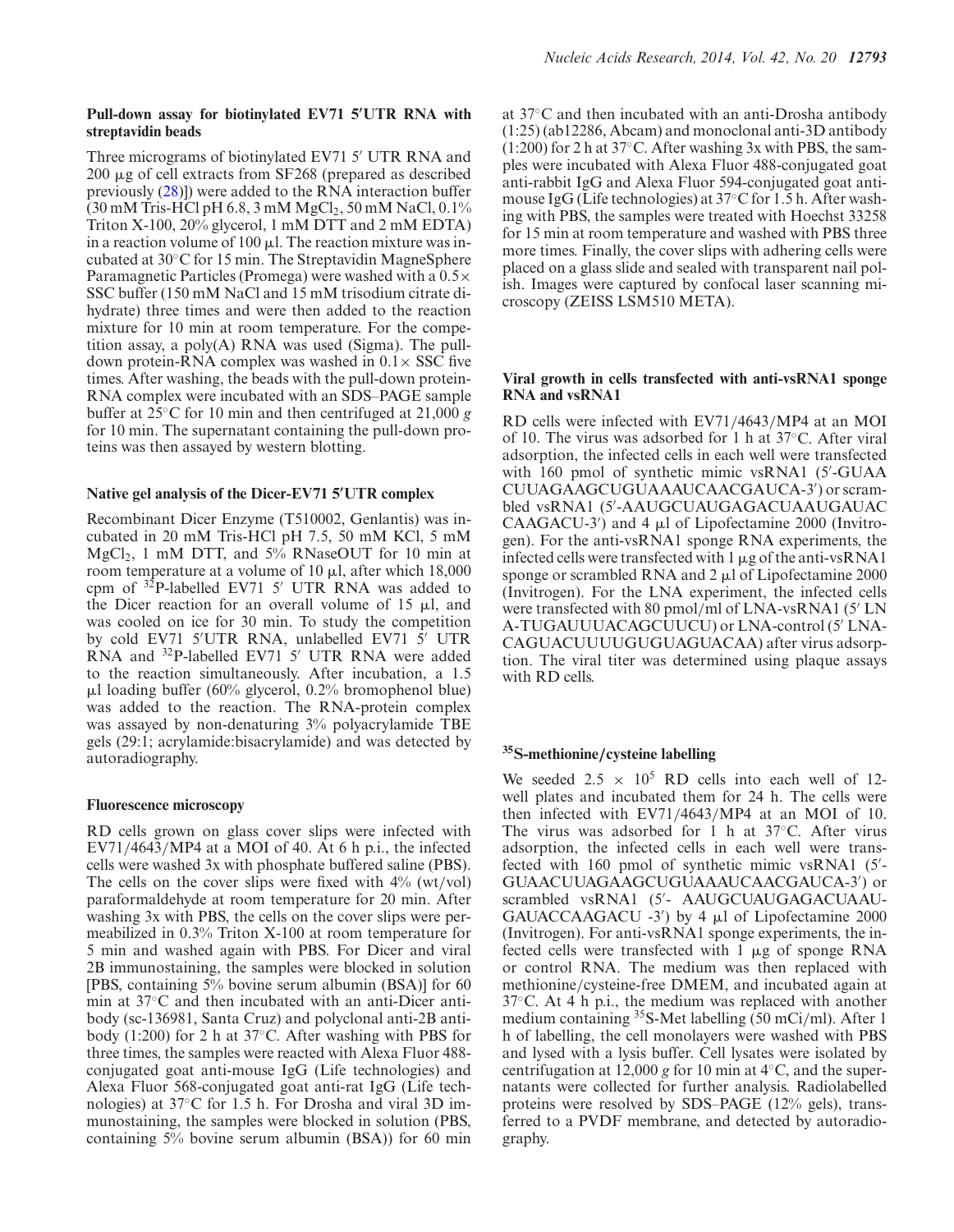# **Preparation of SF268 cell extracts for in vitro translation assay**

To perform the in vitro IRES activity assay, SF268 cells were washed in PBS and removed by scraping. The packed cells were resuspended in a hypotonic buffer (10 mM HEPES pH 7.9, 1.5 mM  $MgCl<sub>2</sub>$ , 10 mM KCl and 0.5 mM DTT) and homogenized using a 25G needle. Homogenized cell fragments were mixed with one volume of a working buffer (40 mM HEPES, 40% glycerol, 200 mM KCl, 0.4 mM EDTA and 1 mM DTT at  $pH = 7.4$ ) and vortexed for 30 s. After centrifugation at 25,000 *g*, the extracted cell proteins in the supernatant were harvested and stored at –80◦C.

# **In vitro translation assay**

The study co-incubated  $0.5 \mu g$  of EV71 5' UTR FLuc reporter RNA and 60 pmol of vsRNA1 or scrambled vsRNA1 or modified vsRNA1 containing vsRNA1 $_{163-165}$ [5 -(GUAACUUAGAAGCUGUAA**A**AGU**A**CGAUCA)- 3 ], vsRNA1174–176 [5 -(GUAACUUACUUGCUGUAA AUCAACGAUCA)-3'] and  $vsRNA1_{163-165/174-176}$  [5'-(GUAACUUACUUGCUGUAAAAGUACGAUCA)-3 ] with 50  $\mu$ g SF268 cell extracts and 4U RNaseOUT recombinant ribonuclease inhibitor (Invitrogen) in a volume of 20  $\mu$ l. The mixtures were incubated at 30°C for 5 min. After incubation, the reactions were used to perform in vitro translation at a volume of  $25 \mu$ . These mixtures contained  $0.5 \mu$ g EV71 5' UTR FLuc reporter RNA, 60 pmol of mimic RNA1 or scrambled vsRNA1, 50  $\mu$ g of SF268 cell extract and 20% rabbit reticulocyte lysate (RRL) (Promega). The in vitro IRES activity assay followed the protocol of the Rabbit Reticulocyte Lysate System (Promega). The mixtures were incubated at 30◦C for 90 min, and firefly and Renilla luciferase activity was measured using the Luciferase assay system (Promega).

# **Polysome profiling**

 $7.2 \times 10^6$  SF268 cells were infected with EV71 at a MOI of 10. After 1 h adsorption, cells were transfected with the control (scrambled) RNA or vsRNA1 mimic for 6 h. Cells were treated with 0.1 mg/ml cycloheximide for 5 min at 37◦C, and then washed twice with ice-cold PBS containing 0.1 mg/ml cycloheximide. Cells were then lysed using 1 ml polysomal extraction buffer (20 mM Tris-Cl, pH 7.5, 5 mM  $MgCl<sub>2</sub>$ , 100 mM KCl, 1% Triton-X-100 and 0.1 mg/ml cycloheximide) on ice for 30 min. Cell debris was removed by centrifugation at 15,000 *g* for 5 min, and the cell extracts were layered onto 10 ml 7–47% sucrose gradients (comprising 20 mM Tris-Cl pH 7.5, 5 mM  $MgCl<sub>2</sub>$  and 100 mM KCl). Subsequently, the gradients were centrifuged at 35,000 rpm for 150 min in a Beckman SW41-Ti rotor at 4◦C. The gradients were fractionated with the Isco fractionator by pumping a 60% sucrose solution into the bottom of the tube. The fractions were then collected from the top of the tube and the optical density was measured at 254 nm (OD254). The ribosome subunits were detected in each fraction by Western blotting using specific antibodies directed against the S6 (#2211; Cell Signaling) and P0 (NBP1–57528; Novus) ribosomal proteins.

# **Statistical analysis**

Significant differences were determined by performing twotailed Student's *t*-test using Prism 5 software (GraphPad).

# **RESULTS**

# **EV71 infection generates virus-derived small RNAs**

Previous studies have shown that the insertion of a heterologous miRNA-precursor stem-loop sequence element into a cytoplasmic RNA virus can induce the production of vsRNA in infected mammalian cells [\(11–13\)](#page-16-0). Moreover, a subset of positive-stranded cytoplasmic RNA viruses contain a highly structured IRES region in their genomic RNA [\(36\)](#page-17-0). The 5 UTR of the EV71 genome (nt 1–745) contains a highly structured IRES and a cloverleaf, which is associated with viral replication and translation [\(19\)](#page-16-0). To determine whether vsRNA was generated from the 5'UTR during EV71 infection, we deep sequenced small RNAs under 50 nt in EV71-infected SF268 cells. Only 0.05% of the detected total RNA (17 922 of 33 539 716 reads) was derived from viral RNA, which is consistent with findings by Parameswaran *et al.* [\(14\)](#page-16-0). Among these vsRNAs, most of the reads (98%) were derived from viral positive-stranded RNA. Small RNAs in infected cells containing sequences that perfectly matched the 5 UTR of viral genomic RNA were identified (Figure [1A](#page-8-0)). We named these vsRNAs vs-RNA1, vsRNA2, vsRNA3 and vsRNA4. Three of the same small RNAs, vsRNA1, vsRNA2 and vsRNA3, were also detected in EV71-infected RD cells (Supplementary Figure S1), suggesting that these small RNAs are generated by a specific mechanism rather than by random degradation.

To confirm the existence of vsRNAs in EV71-infected cells, we designed probes based on the most widespread vs-RNA sequences in the deep-sequencing results (Figure [1A](#page-8-0)). Northern blots showed that vsRNAs 1, 2, 3 and 4 were generated in infected SF268 cells (Figure [1B](#page-8-0)). These results also suggested that only a small portion of the precursor was processed into vsRNA, which was similar to previous findings in another RNA virus [\(8\)](#page-16-0). Among the four vsRNAs detected in the 5 UTR of SF268 cells, the dominant vsRNA (i.e., vsRNA1) showing the highest number of reads was selected for further study. Based on the deep sequencing re-sults (Figure [1A](#page-8-0)), the most widespread coverage of vsRNA1 was derived from nt 105–133 of the EV71 5 UTR, which is located within the double-stranded region of the predicted stem-loop II structure, illustrated by Context Fold software [\(37\)](#page-17-0) (Figure [1C](#page-8-0)). To confirm whether vsRNA1 was generated from nt 105–133 of the EV71 5 UTR, we generated an EV71 replicon in which nt 105–133 of the EV71 5 UTR were deleted (Rep- $\Delta$ 105–133). Only wild-type (WT) EV71 replicon-transfected cells generated vsRNA1 (Figure [1D](#page-8-0), lower panel). Taken together with the in vitro cleavage data (see below; Figure [2E](#page-9-0)), this result confirmed that the vs-RNA1 generation site is located in nt 105–133. A single cell must have a minimum of 100 copies of miRNA to be capable of specific functions [\(13,](#page-16-0)[38\)](#page-17-0). To elucidate whether EV71 infection could generate a sufficient amount of vsRNA1, we quantified the levels of vsRNA1 in  $2.5 \times 10^6$  infected cells by comparing them with known amounts of synthetic vs-RNA1 (Figure [1E](#page-8-0)). Approximately  $3.6 \times 10^5$ ,  $7.2 \times 10^5$  and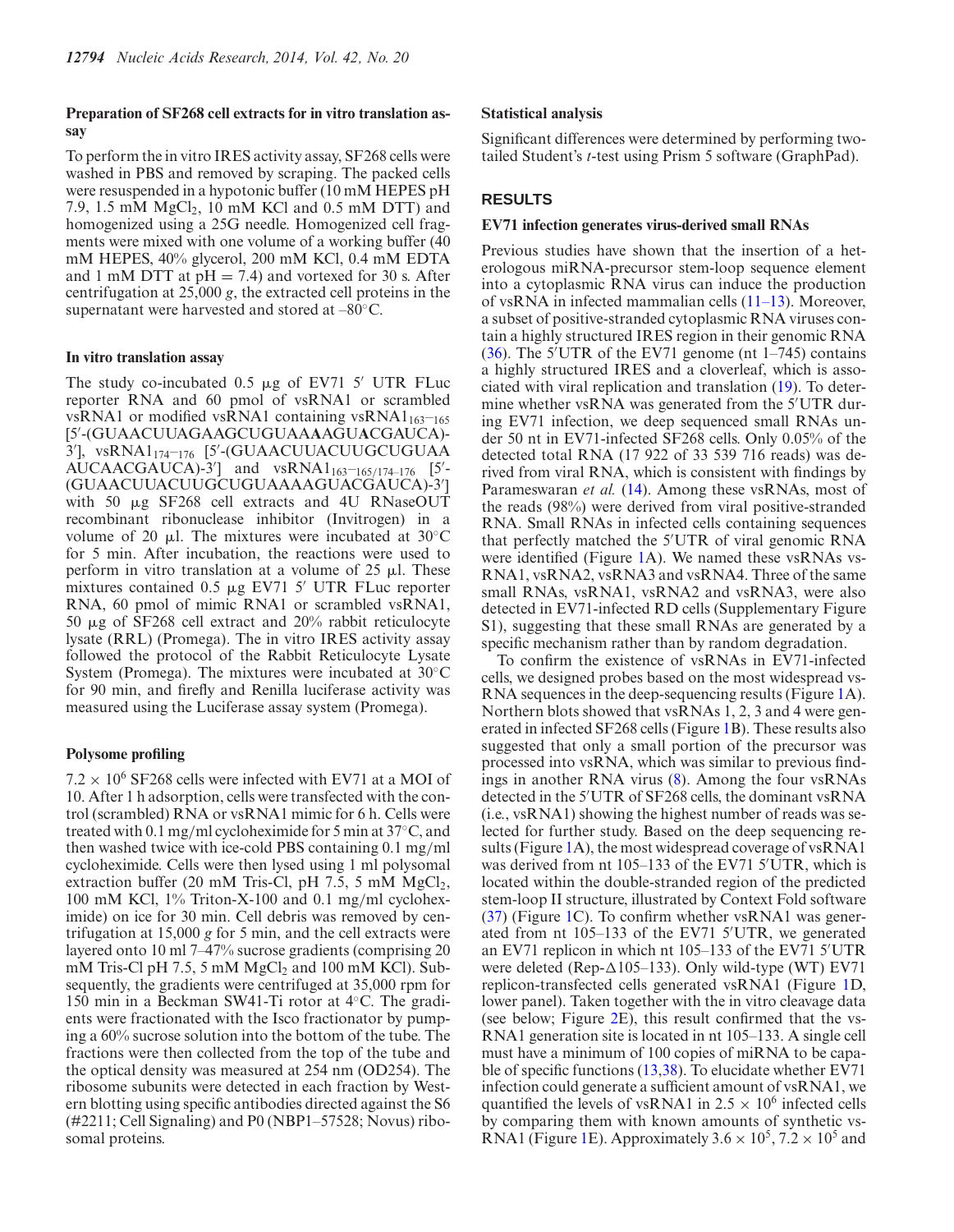<span id="page-8-0"></span>

**Figure 1.** Identification of vsRNAs within the EV71 5 UTR. (**A**) Virus-derived small RNAs (vsRNAs) in SF268 cells infected with EV71 were sequenced using Illumina technology. The position distributions and abundance (reads) of that sequenced vsRNAs that perfectly matched the EV71 5 UTR are shown. (**B**) vsRNA1–4 (black arrow) in mock- or EV71-infected SF268 cells were detected with 32P-labelled probes containing nucleotides against positions 105– 133, 178–198, 522–546 and 694–715 of the EV71 5 UTR. U6 snRNA was used as a loading control. (**C**) The secondary RNA structure of stem-loop II of the EV71 5 UTR was predicted using Context Fold software [\(37\)](#page-17-0) and was illustrated with jViz.RNA 2.0 software [\(http://jviz.cs.sfu.ca/\)](http://jviz.cs.sfu.ca/). Circles indicate the predicted vsRNA1 generation site, based on the deep sequencing result. (**D**) Precursor RNA (upper panel) and vsRNA1 (middle panel) from wild-type EV71 replicon or the vsRNA1 deletion mutant  $(\Delta 105-133)$  replicon EV71 in transfected SF268 cells were detected using <sup>32</sup>P-labelled probes against nt 250–270 and nt 105–133 of the viral genome. U6 snRNA was used as a loading control (lower panel). (**E**) At 3, 6, 9 and 12 h p.i. with EV71, vsRNA1 in human rhabdomyosarcoma (RD) and SF268 cells (from 2.5  $\times$  10<sup>6</sup> cells per lane) was detected and compared to the indicated levels of synthetic vsRNA1 (mimic vsRNA1). RNA in mock-infected cells (m) served as a negative control. Viral protein 3C and actin were detected by western blotting.

 $1.2 \times 10^6$  copies of vsRNA1 were produced in a single infected cell at  $6, 9$  and  $12$  h p.i.  $(1.5 \text{ pmol } 6 \text{ h p.i.}], 3 \text{ pmol } 9$ h p.i.] and 5 pmol [12 h p.i.] of vsRNA1 in  $2.5 \times 10^6$  cells). Argonaute2 (Ago2) associates with miRNA as functional partner to induce targeted RNA degeneration or translational repression [\(39–41\)](#page-17-0). To examine whether vsRNA1 associated with Ago2, we performed an immunoprecipitation assay. An anti-Ago2 antibody enriched both vsRNA1 and an endogenous miRNA (miR-21) from infected cells (Supplementary Figure S2). In summary, we found that EV71

infection generated a substantial level of vsRNA1, which associated with Ago2 in infected cells.

#### Dicer cleaves EV71 5'UTR and generates vsRNA1

The previous result demonstrated that EV71-infected cells could generate a substantial level of vsRNA1 (Figure 1). We were curious about how vsRNA1 is generated in infected cells. The canonical mechanism of the production of small RNAs or miRNAs in mammalian cells requires both nuclear and cytoplasmic activities [\(1\)](#page-16-0). However, EV71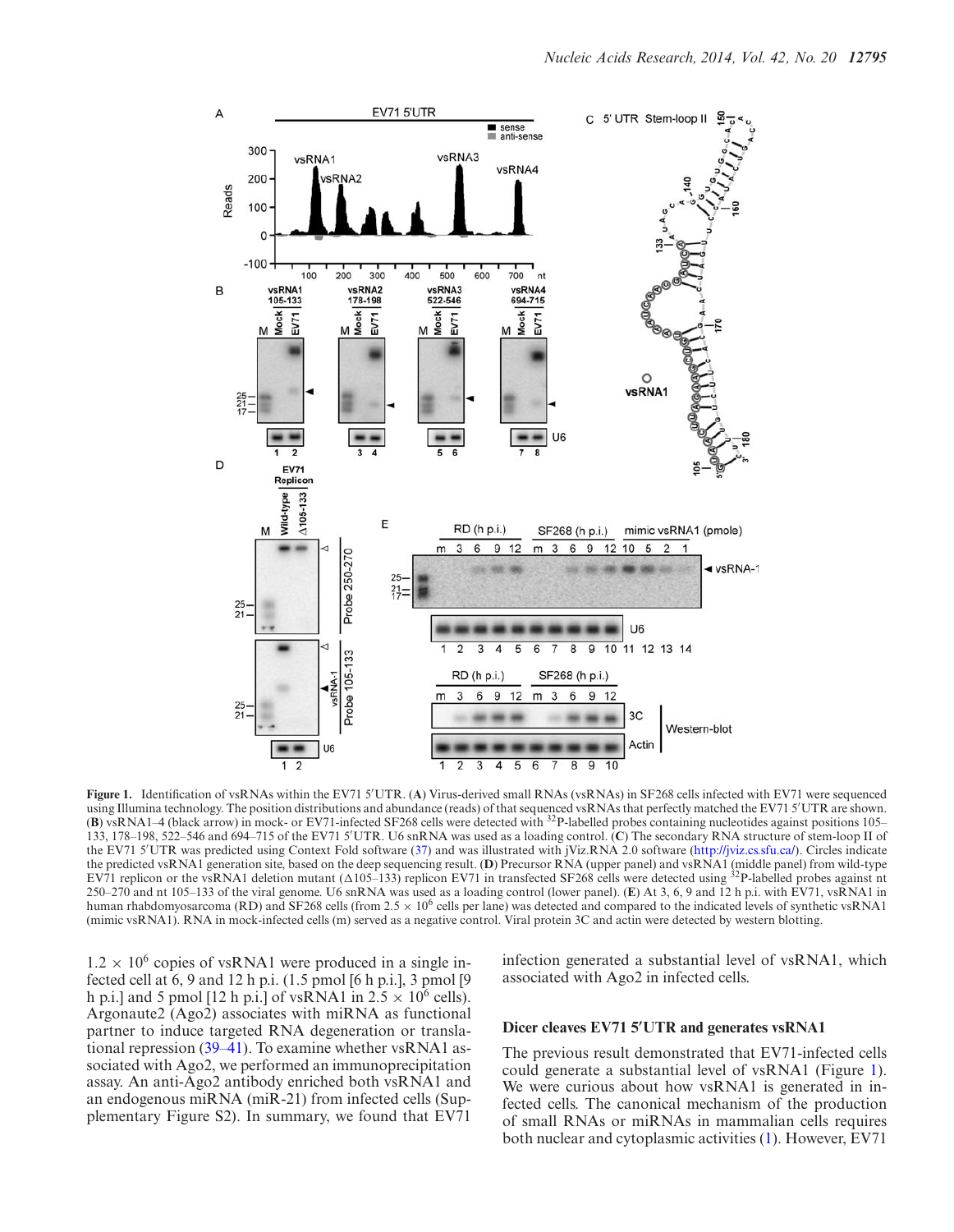<span id="page-9-0"></span>

**Figure 2.** Dicer cleaves the EV71 5 UTR into vsRNA1. (**A**) vsRNA1 in SF268 cells transfected with the control plasmid (shControl) or a plasmid expressing shRNA against Dicer (shDicer) was detected using the vsRNA1 probe. The levels of Dicer and viral 3C protein in these cells were detected by western blotting. (B) In vitro EV71 5'UTR cleavage assay with recombinant Dicer. The <sup>32</sup>P -labelled EV71 5'UTR and 3'UTR RNA was detected after being incubated with reaction buffer only (-) or with various amounts (from 0.005 to 0.25 U) of recombinant Dicer for 1.5 h at 37◦C. (**C**) Dicer protein contains 2 RNAse III domains (RIIIDa and RIIIDb) and a dsRBD. N-terminal FLAG-fused Dicer protein (WT) and mutated Dicer proteins with 4 point mutations (\*) in the catalytic sites of RIIIDa / RIIIDb (MUT) and with a dsRBD deletion ( $\Delta$ dsRBD) were used for the in vitro cleavage of the EV71 5'UTR RNA. The <sup>32</sup>P-labelled EV71 5'UTR RNA was detected after being incubated with reaction buffer or with these FLAG-Dicer proteins at 37°C for 1.5 h (upper right panel). The FLAG-Dicer proteins in each reaction were detected using an antibody against the FLAG peptide (lower right panel). (**D**) A vsRNA1 probe was used to detect vsRNA1 generated by EV71-infected cells (Cell RNA) and by synthetic EV71 5 UTR RNA after Dicer treatment (Dicer-treated). RNA isolated from mock-infected cells and from a synthetic 5 UTR without Dicer treatment (Un-treated) served as negative controls. (**E**) Detection of vsRNA1 in wild-type (WT) or  $\Delta 105-133$  mutant EV71 replicon RNA treated with recombinant Dicer. Full-length replicon RNA and vsRNA1 were detected using a 32P-labelled probe against nt 250–270 and nt 105–133 of the viral genome.

is a cytoplasmic virus; it cannot access the nucleus for vs-RNA generation. A non-canonical, Dicer-dependent but DGCR8-independent pathway has been shown to generate functional small RNA from a cytoplasmic RNA virus [\(12,13\)](#page-16-0). The Dicer enzyme cleaves structured RNAs into various small RNAs [\(7,](#page-16-0)[42–43\)](#page-17-0). Therefore, we hypothesised that Dicer processes stem-loop II of the EV71 5 UTR (Figure [1C](#page-8-0)) into vsRNA1 in virus-infected cells. To investigate whether Dicer is involved in the generation of vsRNA1, we attempted to detect vsRNA1 in Dicer-depleted cells infected with EV71. Unlike the measurable signal in control cells (Figure 2A, lane 1), vsRNA1 was undetectable in the Dicer-depleted cells (lane 2). This result suggested that Dicer is involved in vsRNA1 generation during EV71 infection. Moreover, the same experiments demonstrated that the generations of vsRNA2, vsRNA3 and vsRNA4 are also Dicer-dependent (Supplementary Figure S3). Ago2 is involved in non-canonical cytoplasmic small RNA processing [\(44,45\)](#page-17-0). To verify that Ago2 participates in vsRNA1 generation, we quantified vsRNA1 in Ago2-depleted cells infected with EV71; Ago2 knockdown did not affect vsRNA1 generation (Supplementary Figure S4). An in vitro cleavage assay was performed to determine whether Dicer cleaves the EV71 5 UTR. An increase in the amount of recombinant Dicer resulted in a reduction of the full-length  $^{32}P$ labelled EV71 5 UTR (Figure 2B, lanes 1–4) without affecting EV71 3 UTR (lanes 5–8), indicating that Dicer specifically cleaves viral RNAs at this region. As Figure 2C shows,

Dicer contains 2 RNase III catalytic domains (RIIIDa and RIIIDb) and a double-stranded RNA-binding domain (dsRBD), which are essential for Dicer cleavage [\(31\)](#page-16-0). We further confirmed the potential Dicer cleavage on 5 UTR using 2 Dicer mutants as controls: Dicer-MUT (mutations in the catalytic sites of the two RNase III domains abrogate the RNase activity  $(46)$ ) and Dicer- $\triangle$ dsRBD (a deletion mutant of dsRBD). Dicer-WT, Dicer-MUT and Dicer-  $\triangle$ dsRBD were fused to FLAG and transfected into SF268 cells. FLAG-immunoprecipitation (IP) was performed to purify Dicer proteins, which were then quantified (Figure 2C, lower right panel). The WT and mutant forms of Dicer were used for in vitro cleavage assays. Dicer-WT (Figure 2C, upper right panel, lane 2), but not Dicer-MUT or Dicer- $\triangle$ dsRBD (lanes 3 and 4), caused a reduction in the level of EV71 5 UTR RNA, suggesting that Dicer may cleave viral RNA through its RNase activity. Recombinant Dicer was also noticed to cleave RNAs other than EV71 5 UTR in vitro, which may be a result of RNase activity. To confirm that Dicer specifically generated vsRNA1 in infected cells after cleaving the EV71 5 UTR RNA, we compared the vsRNA1 produced in virus-infected cells to that produced in the in vitro assays (5 UTR RNA + Dicer). Both EV71 infection and the Dicer-treated 5 UTR RNA generated vsRNA1 (Figure 2D). Because Dicer can cleave double-stranded RNA into RNA duplexes, we also sought to confirm whether Dicer cleavage may produce small RNA from 163–181 nt, the complement region of the vsRNA1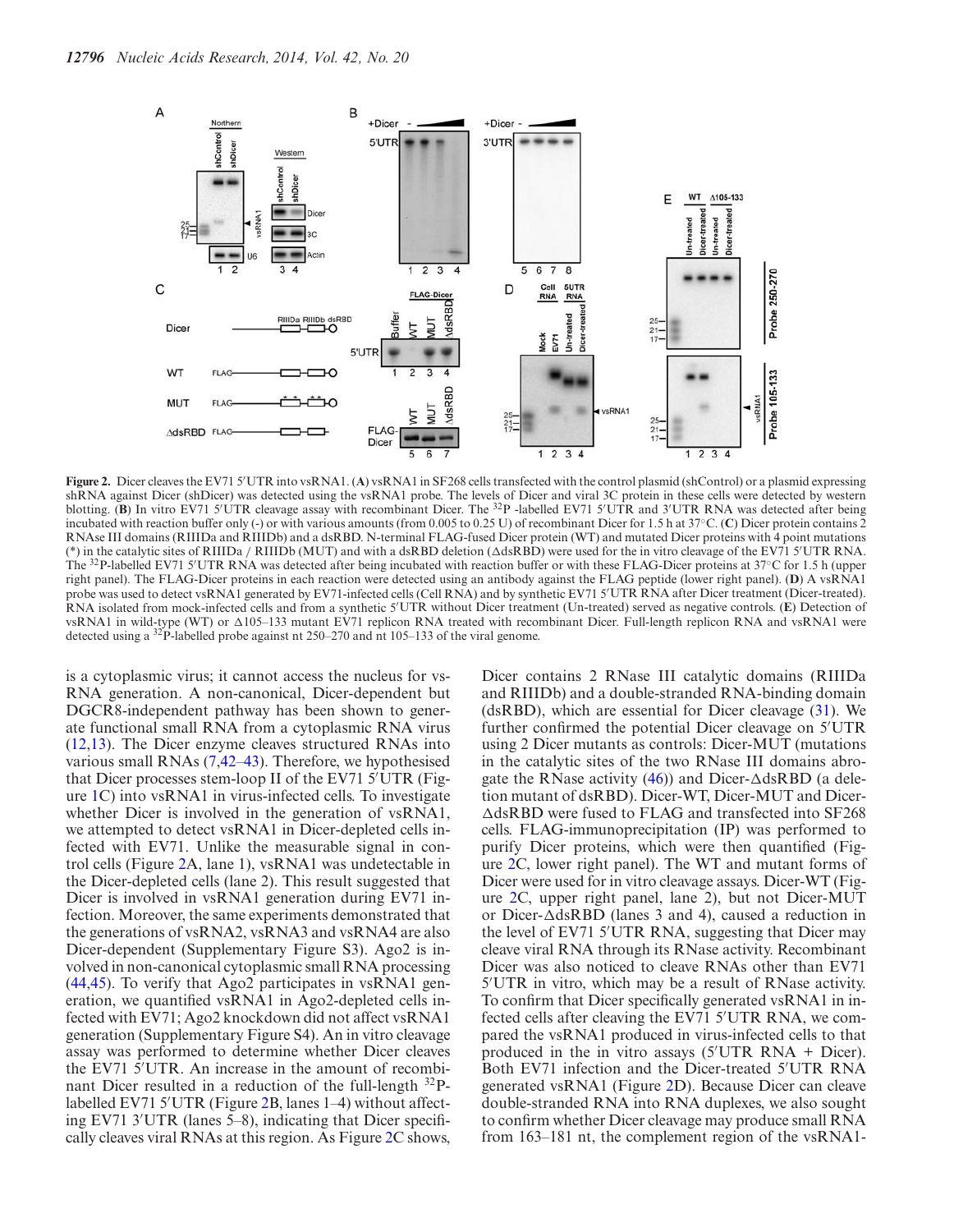generation site in SLII (Figure [1C](#page-8-0)). The results indicated that both EV71 infection and Dicer-treated 5 UTR RNA can generate small RNA 163–181 (Supplementary Figure S5). We previously demonstrated that vsRNA1 was not generated in cells transfected with the EV71  $\Delta$ 105–133 replicon (Figure [1D](#page-8-0)). To further confirm that Dicer generated vsRNA1 from the same region of viral RNA as in infected cells, we treated the WT and mutant (Rep- $\Delta 105-$ 133) replicon RNA with Dicer and examined the generation of vsRNA1. vsRNA1 was detected in the Dicer-treated WT replicon (Figure [2E](#page-9-0), lower panel, lane 2) but not in the Dicer-treated Rep- $\Delta 105-133$  (lane 4). No nonspecific small RNA fragments were detected by probing regions other than vsRNA1 (Figure [2E](#page-9-0), upper panel), suggesting that the in vitro Dicer cleavage and the viral infection generated vs-RNA1 from the same region of the viral RNA (Figures [1D](#page-8-0) and [2E](#page-9-0)). Overall, these results suggest that Dicer cleaves the EV71 5 UTR and generates vsRNA1 from nt 105–133 of

# **The association of Dicer and EV71 5'UTR RNA**

the EV71 5 UTR in infected cells.

The binding of Dicer to double-stranded RNA is crucial for the recognition and cleavage of Dicer's substrate [\(31,](#page-16-0)[47–48\)](#page-17-0). Because Dicer dsRBD is also essential for EV71 5 UTR cleavage (Figure [2C](#page-9-0), upper right panel), we examined whether Dicer specifically associated with the EV71 5'UTR RNA. Dicer RNase III activity requires  $Mg^{2+}$ , and the RNase activity of Dicer was found to be inhibited by EDTA in a Dicer-binding assay [\(46\)](#page-17-0). Here, we used EDTA in an RNA pull-down assay to examine whether endogenous Dicer associates with the viral 5 UTR. A biotinylated RNA containing the EV71 5 UTR was incubated with an SF268 cell lysate, and streptavidin beads were used to pull down biotinylated RNA and its associated proteins. Using western blotting, we detected Dicer in the RNA-protein complex (Figure [3A](#page-11-0), lane 5). Drosha, another RNase III with a significant role in cellular miRNA biogenesis, was not present in the complex (lower panel, lane 5). Dicer was associated with the EV71 5 UTR not only in SF268 (human glioblastoma) cells but also in RD (human rhabdomyosarcoma) and SK-N-MC (human neuroepithelioma) cells (Figure [3B](#page-11-0), lanes 3, 6 and 9). This association was confirmed by a competition assay with unlabelled EV71 5'UTR RNA (Figure [3C](#page-11-0), upper panel) or unstructured poly(A) RNA (lower panel). Native gel electrophoresis confirmed the interaction between Dicer and the 5 UTR. The 32Plabelled 5 UTR (745 nt) formed a complex with recombinant Dicer, and the migration of the RNA-protein complex was retarded in the native gel (Figure [3D](#page-11-0), lane 2). The retardation decreased and the free RNA increased after cold competitor RNA (EV71 5'UTR) was added (Figure [3D](#page-11-0), lanes 3–9). There was no effect on the 5 UTR-Dicer complex when nonspecific poly(A) RNA was added to the reactions (Figure [3E](#page-11-0), lane 2 versus lanes 3–9). The RNA binding of Dicer was dose-dependent (Figure [3F](#page-11-0)). These results indicated that Dicer associates with the EV71 5 UTR in vitro. Next, we examined the location of Dicer in EV71 infected cells. EV71 replicates in the cytoplasm, whereas the localisation of several cellular proteins is altered in virusinfected cells [\(26–27,29,](#page-16-0)[49\)](#page-17-0). A recent report also showed that Drosha relocalised to the cytoplasm and contributed to viral RNA processing in Sindbis virus-infected cells [\(13\)](#page-16-0). Therefore, we examined the locations of both Dicer and Drosha in EV71-infected cells. The results showed that the majority of Dicer was distributed in the cytoplasm (Figure [3G](#page-11-0), upper panel), whereas Drosha was found mainly in the nucleus (lower panel). These results further supported the conclusion that Dicer cleaves the EV71 5 UTR to generate vsRNA1.

## **vsRNA1 downregulates virus infection and viral protein synthesis**

We had demonstrated that EV71-infected cells generated a substantial amount of vsRNA1 through Dicer cleavage (Figures [1](#page-8-0) and [2\)](#page-9-0). We next examined the effect of vsRNA1 on EV71 infection. To determine whether EV71 infection generates functional vsRNA1, we blocked vsRNA1 in infected cells using a strategy similar to the miRNA sponge [\(50\)](#page-17-0). As shown by Ebert *et al.* [\(50\)](#page-17-0), this kind of sponge RNA competes with the RNA that binds to small RNA, ultimately blocking its function. We generated an antivsRNA1 sponge RNA containing 10 repeats of sequences that were the reverse complement of vsRNA1. We also designed an RNA containing 10 repeats of scrambled sequence as a control. The anti-vsRNA1 and control sponge RNA were transfected into EV71-infected cells. The viral yield in the anti-vsRNA1 sponge RNA-transfected cells was significantly higher than in the control RNA-transfected cells (Figure [4A](#page-12-0)). To investigate whether vsRNA1 influence viral infection at viral replication stage in cytoplasm, we co-transfected the anti-vsRNA1 sponge RNA or control RNA with an EV71 replicon encoding a firefly luciferase gene, which was used to quantify the viral protein expression. The luciferase signal from the replicon in the anti-vsRNA1-transfected cells was higher than in the control RNA-transfected cells at 9, 12 and 15 h after replicon transfection (Figure [4B](#page-12-0)), similar to the result in infected cells (Figure [4A](#page-12-0)). We also monitored newly synthesised proteins in anti-vsRNA1 sponge RNA-transfected cells by performing a 35S-methionine/cysteine labelling assay. The level of the labelled viral proteins in the antivsRNA1 sponge-transfected cells was higher than in the control RNA-transfected cells (Figure [4C](#page-12-0), lane 4 compared with lane 3). Western blotting for a viral protein  $(3C<sup>pro</sup>)$  also confirmed the enhancement of viral protein expression by the anti-vsRNA1 sponge. The anti-vsRNA1 sponge did not affect host translation in mock-infected cells, which highlighted the specificity of the anti-vsRNA1 sponge for viral sequences (Figure [4C](#page-12-0), lane 2 compared with lane 1). These results (Figure [4A](#page-12-0)–C) indicate that viral infection can generate functional vsRNA1, which downregulates viral yields and viral protein synthesis.

To further examine the effect of vsRNA1 on EV71 infection, we measured the viral titers in cells challenged with EV71, followed by transfection with a mimic vs-RNA1 (the mimic RNA used in Figure [1E](#page-8-0)) or scrambled RNA. To simulate the vsRNA1, which is only produced during viral infection, and to avoid possible side effects resulting from long-term vsRNA1 expression, we transfected vsRNA1 or scrambled RNA into the cells at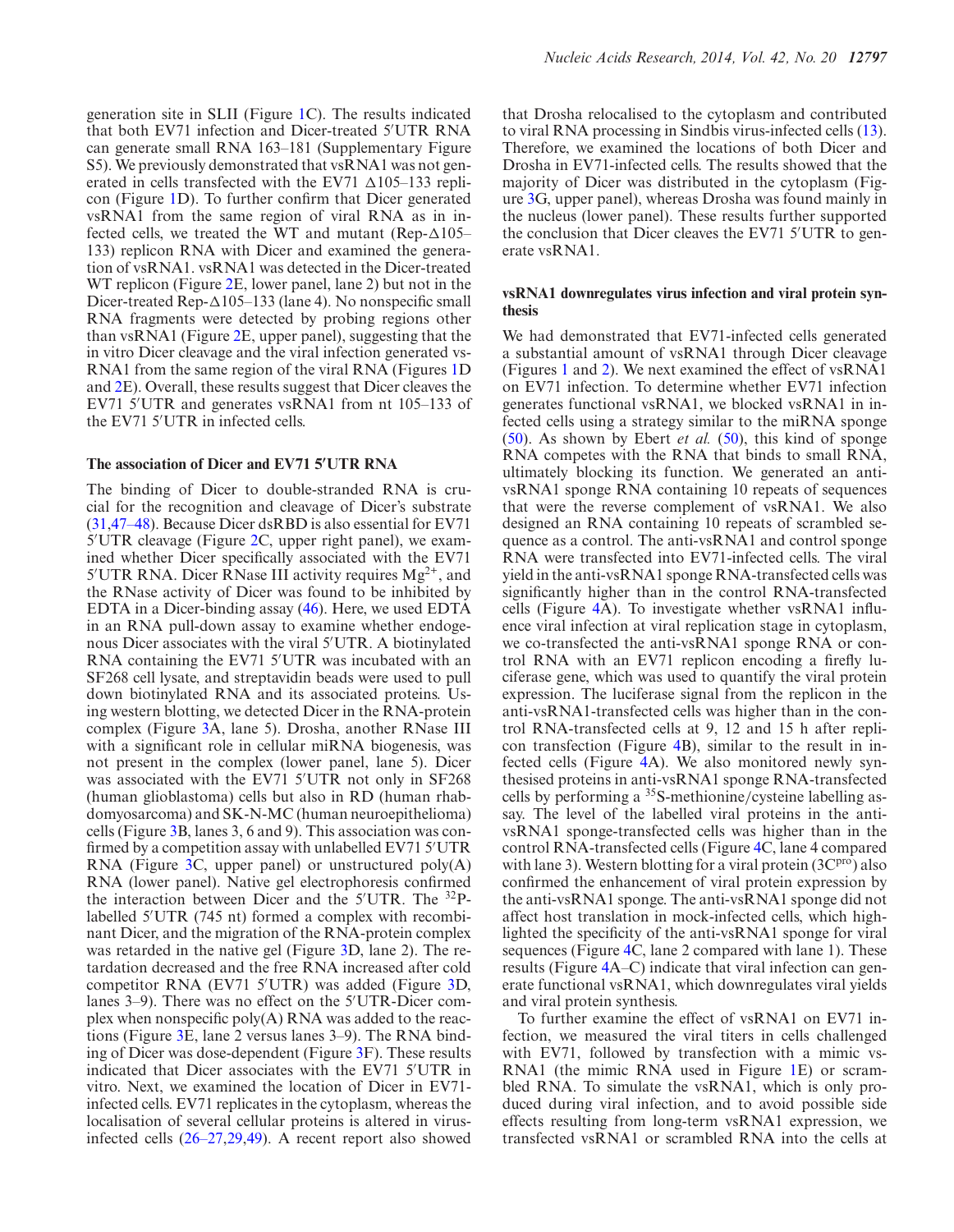<span id="page-11-0"></span>

**Figure 3.** The association between Dicer and the EV71 IRES. (**A**) In vitro Dicer and Drosha were coprecipitated with EV71 5 UTR. Proteins from SF268 cell lysates were incubated with biotin-UTP (biotin only), unlabelled (Non-bio), or biotin-labelled (Biotin) EV71 5 UTR RNA and streptavidin beads. Proteins from lysates without incubation (No RNA) were pulled down by the same beads and served as a negative control. The Dicer and Drosha proteins in the pull-down reactions or in 1/10 of the SF268 lysate before the pull-down (Input) were detected using western blotting. (**B**) The same in vitro Dicer and Drosha pull-down assay as (A) was performed on lysates from RD, SK-N-MC and SF268 cells. (**C**) Competition assay for Dicer association with the EV71 5'UTR. Lane 1 contained the cell lysate (Input) only. The unlabelled EV71 5'UTR (Nonbio-EV71 5'UTR; zero (-) to 30 μg) or poly(A) RNA was added to compete with 3 µg of the biotinylated EV71 5'UTR probe interacting with Dicer in the SF268 cell lysate. Protein that was pulled down without adding any RNA was the negative control (No RNA). (**D** and **E**) The complex between recombinant Dicer and the EV71 5'UTR RNA. The <sup>32</sup>P-labelled EV71 5'UTR RNA was incubated with 0.4 U of recombinant Dicer (+Dicer) and varying amounts (40 to 400 ng) of unlabelled EV71 5'UTR RNA (+cold 5'UTR) (D) or poly(A) RNA (E). The resulting complexes were analysed using native gel [non-denaturing 3% polyacrylamide TBE gels (29:1 acryamide:bisacryamide)] ectrophoresis. EV71 5'UTR RNA that was not incubated with Dicer and cold 5'UTR (Free <sup>32</sup>P 5'UTR) were used to determine the free RNA size. (F) EV7I 5'UTR RNA-protein complex formed with varying amounts of recombinant Dicer. Free <sup>32</sup>P-labelled EV71 5'UTR RNA only (-) or 5'UTR RNA incubated with varying amounts (0.08 to 0.8 U) of recombinant Dicer (+Dicer) was analysed using the same native gel electrophoresis. (**G**) The locations of Dicer and Drosha in EV71-infected SF268 cells were detected using specific antibodies at 6 h p.i. The viral 2B and 3D proteins in SF268 cells were used as markers of infection. The nuclei of the cells were stained with Hoechst dye.

1 h p.i. There were significantly lower viral yields in the cells transfected with vsRNA1 than in those with scrambled RNA (Figure [4D](#page-12-0)). We also cotransfected the mimic vsRNA1 or scrambled RNA with the EV71 replicon into cells. The luciferase signal was lower from the replicon in the vsRNA1-transfected cells than in the scrambled RNAtransfected cells (Figure [4E](#page-12-0)). The newly synthesised proteins in the vsRNA1-transfected cells were monitored using 35S-methionine/cysteine labelling. vsRNA1 inhibited viral protein synthesis (Figure [4F](#page-12-0), lanes 3 and 4) but not host protein translation (mock, lanes 1–2). The effect of vs-RNA1 was also confirmed by detecting 3C viral protein accumulation at 5 h p.i. using western blotting (Figure [5F](#page-13-0), lanes 3–4, lower panel). Taken together, these results suggest that vsRNA1 plays a role in downregulating viral protein synthesis.

#### **vsRNA1 inhibits viral IRES activity**

We showed that vsRNA1 inhibits both cytoplasmic replication reactions and the virus productivity of infected cells. Because the assays in Figure [4B](#page-12-0), C, E and F demonstrated that viral protein synthesis was downregulated by vsRNA1,

we hypothesised that vsRNA1 inhibits viral replication by modulating viral translation. To determine whether vs-RNA1 inhibits viral translation directly, we examined the effects of vsRNA1 on EV71 IRES activity using a reporter assay. We transfected SF268 cells with a single-stranded, non-replicatable mRNA containing the EV71 IRES and the coding sequence for firefly luciferase (FLuc, a reporter) along with vsRNA1 or scrambled RNA (Scramb). The luciferase activity, which corresponded to EV71 IRES activity, was then measured. vsRNA1 inhibited up to 54% of EV71 IRES activity in the transfected cells compared with the scrambled RNA (Figure [5A](#page-13-0), left panel). To determine whether vsRNA1 reduces IRES activity by depleting the RNA levels, we measured the RNA levels in transfected cells using real-time RT-PCR and northern blotting. Similar RNA levels were observed in the vsRNA1-transfected cells and the scramb-transfected cells (Figure [5A](#page-13-0), right panel), suggesting that vsRNA1 repressed viral translation without degenerating the viral RNA. Certain viral RNAs can activate type I interferon [\(51,52\)](#page-17-0) and cause global translational repression in infected cells [\(53,54\)](#page-17-0). To determine whether vsRNA1 induces type I interferon, we examined interferon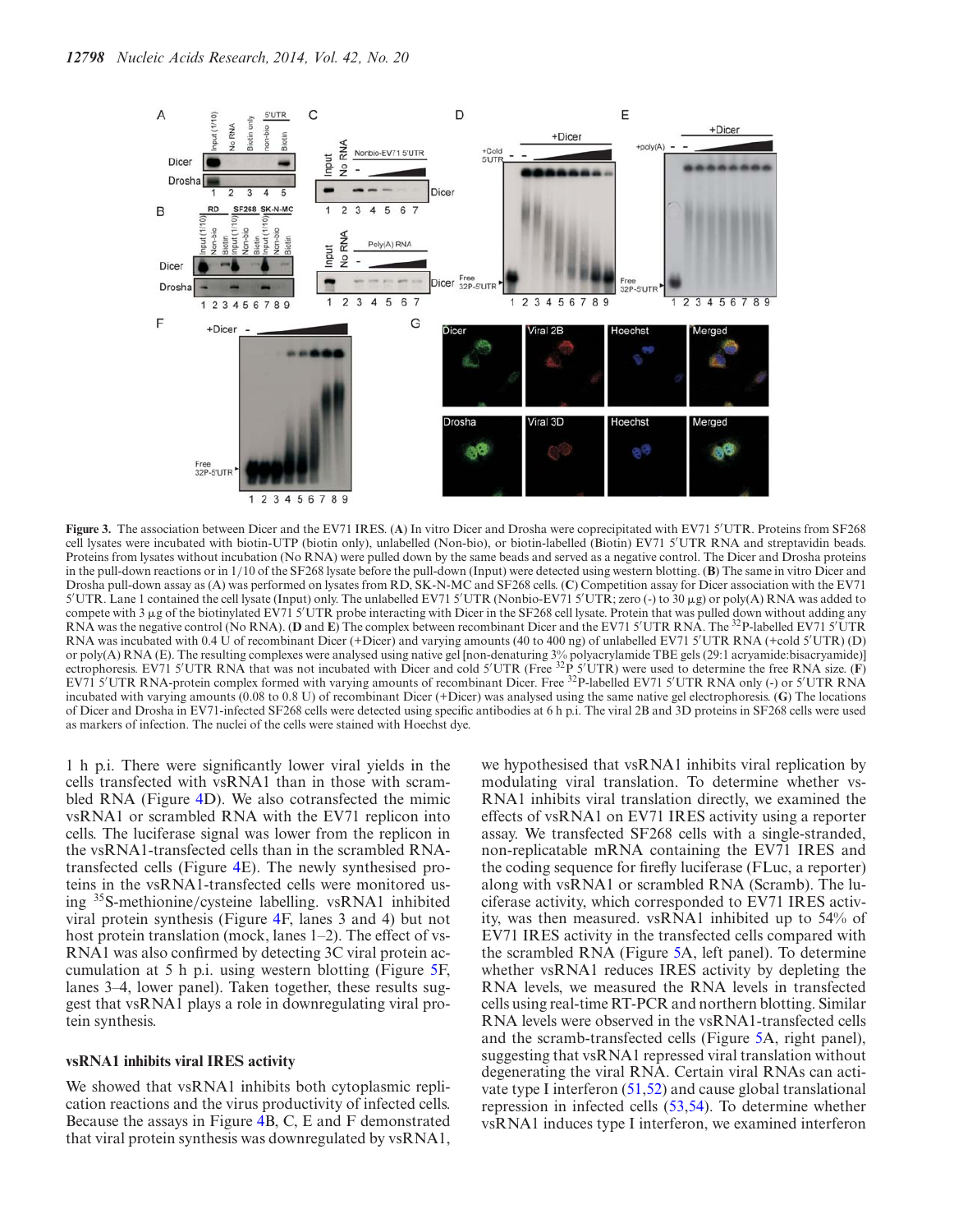<span id="page-12-0"></span>

**Figure 4.** The effect of vsRNA1 on virus infection and viral protein synthesis. (**A**) Effect of anti-vsRNA1 sponge RNA on EV71 viral growth. EV71 infected RD cells were transfected with the anti-vsRNA1 sponge or control RNA. After viral adsorption, viruses from the debris and the supernatant were collected at 4, 8 and 12 h p.i. The viral yields were determined with plaque assays. Error bars represent standard deviations for duplicate assays (\**P* < 0.05; \*\**P* < 0.01, Student's *t*-test). (**B**) Effect of anti-vsRNA1 sponge RNA on EV71 replication. The luciferase activity in the EV71 replicon in RD cells cotransfected with anti-vsRNA1 sponge or control RNA was monitored at 4, 6, 9, 12 and 15 h post-transfection. Error bars represent standard deviations for three independent experiments (\**P* < 0.01; \*\*\**P* < 0.001; Student's *t*-test). (**C**) Effects of anti-vsRNA1 sponge on viral and host protein synthesis. Mock- or EV71-infected cells were transfected with the anti-vsRNA1 sponge or control RNA. Protein synthesis in these cells was examined using <sup>35</sup>S-methionine/cysteine-labelling between 6 and 7 h p.i. The labelled viral proteins were identified according to their sizes. Viral protein 3C in the cell lysates was detected by western blotting. (**D**) Effect of vsRNA1 on EV71 viral growth. EV71-infected RD cells were transfected with vsRNA1 mimic or scrambled RNA. After viral adsorption, viruses from the debris and the supernatant were collected at 4, 8 and 12 h p.i. The viral yields were determined using plaque assays. Error bars represent standard deviations for duplicate assays (\*\*\**P* <0.001), Student's *t*-test). (**E**) Effect of the vsRNA1 mimic on EV71 replication. Luciferase activity in the EV71 replicon in RD cells cotransfected with vsRNA1 mimic or scrambled RNA was monitored at 4, 6, 9, 12 and 15 h post-transfection. Error bars represent standard deviations for three independent experiments (\**P* < 0.05, \*\*\**P* < 0.001, Student's *t*-test). (**F**) Effects of vsRNA1 on viral and host protein synthesis. Mock- or EV71-infected cells were transfected with vsRNA1 mimic or scrambled RNA (Scramb). Protein synthesis in these cells was examined using <sup>35</sup>S-methionine/cysteine-labelling between 4 and 5 h p.i. The labelled viral proteins were identified according to their sizes. Viral protein 3C in the cell lysates was detected by western blotting.

expression in the scramb-, vsRNA1-, and Polyinosinicpolycytidylic acid [poly (I:C)]-transfected cells. Transfecting poly (I:C), but not vsRNA1 or control RNA, induced type I interferon expression (Figure [5B](#page-13-0)). To determine whether vsRNA1 inhibits host cap-dependent translation, we transfected vsRNA1 and an in vitro-synthesised mRNA containing a 5' cap structure and the coding sequence for Renilla luciferase into SF268 cells. vsRNA1 did not affect capdependent translation (Figure [5C](#page-13-0)), which was similar to the result that vsRNA1 did not affect cellular translation (Figure 4F). vsRNA1 also inhibited the IRES activity of poliovirus, another enterovirus (Figure [5D](#page-13-0)). Although we demonstrated that vsRNA1 did not affect cellular translation (Figures 4F and [5C](#page-13-0)), we were still concerned that vs-RNA1 transfection might be toxic to the cells. To rule out possible bias produced by vsRNA1 transfection, we measured in vitro IRES activity to confirm the inhibitory effect of vsRNA1 on viral translation. In this assay, vsRNA1 or scrambled RNA was added to a mixture containing 20% RRL, a HeLa cell translation extract, and EV71–5 UTR-FLuc mRNA. Similar to the results obtained for transfected cells, vsRNA1 reduced EV71 IRES and polio-IRES activity to 44% of the activity in control RNA-transfected cells (Figure [5E](#page-13-0) and F). The same as the transfected cells, vsRNA1 did not affect cap-dependent translation in this in vitro assay (Figure [5G](#page-13-0)). Therefore, vsRNA1 specifically inhibited viral IRES activity in both live cells and in vitro reactions.

## **vsRNA1 inhibits viral translation by targeting the IRES**

vsRNA1 inhibited viral IRES activity (Figure [5\)](#page-13-0). To investigate whether vsRNA1 can inhibit IRES activity by targeting a specific RNA region, we searched for potential vs-RNA1 target sites using the entire IRES sequence. We identified a total of 10 potential target sites in the EV71 IRES.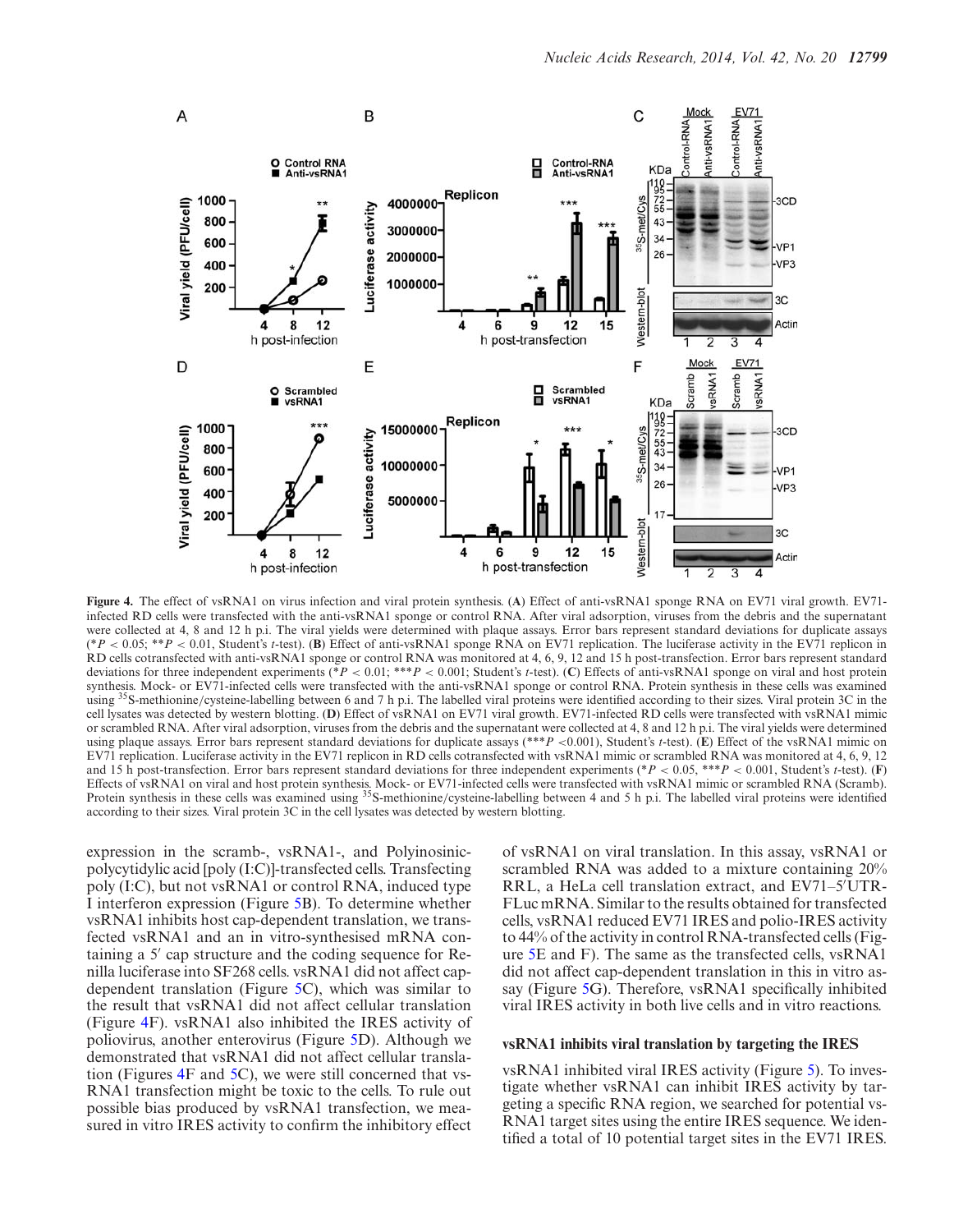<span id="page-13-0"></span>

**Figure 5.** vsRNA1 inhibits viral IRES activity in vitro and in vivo. (**A**) Effect of vsRNA1 on EV71 IRES activity. SF268 cells were cotransfected with either the vsRNA1 mimic or scrambled RNA (Scramb) combined with a reporter RNA containing the EV71 IRES and the firefly luciferase gene (EV71 IRES-FLuc). The EV71 IRES-driven luciferase expression (FLuc activity) is represented by bars. Error bars represent standard deviations ( $n = 3$ ,  $*P$  < 0.05, Student's *t*-test). The levels of the transfected reporter RNA (Luc-5 UTR) in the cells cotransfected with scrambled RNA (Scramb) or vsRNA1 were assessed using quantitative real-time RT-PCR (qPCR) (upper right panel) and northern blotting (lower right panel). (**B**) IFN- $\beta$  mRNAs in Lipofectamine 2000-treated (Lipo) SF268 cells or cells transfected with scrambled RNA (Scramb); vsRNA1 and poly (I:C) were detected using qPCR. Error bars represent standard deviations  $(n = 3)$ . (C) The effect of the vsRNA1 mimic on cap-dependent translation using a reporter RNA containing cap and Renilla luciferase (Cap-RLuc). **(D)** RNAs containing the poliovirus IRES and the firefly luciferase gene (polio IRES-FLuc) were also examined  $(n = 3, *P < 0.05,$  Student's *t*-test). The effects of vsRNA1 on EV71 IRES activity (**E**), poliovirus IRES activity (**F**), and cap-dependent translation (**G**) were also examined in vitro. Reporter RNAs incubated with the vsRNA1 mimic or scrambled RNA (Scramb) were examined in an in vitro translation assay using a mixture of SF268 cell lysate and rabbit reticulocyte lysate (RRL). The IRES- or cap-driven translation activity was determined according to the detected luciferase expression (FLuc activity and RLuc activity). Error bars represent standard deviations for three independent experiments (\**P* < 0.05, Student's *t*-test).

Such sites contained five contiguous nucleotides that were the reverse complement of the vsRNA1 sequence. Because vsRNA1 also inhibited polio IRES activity (Figure 5D and F), we expected the sequences of the vsRNA1 target sites on the polio IRES to be similar to those on the EV71 IRES. We compared the sequences of EV71 and polio IRES to narrow down the potential target sites. Four of the 10 potential target sites, located at nt 162–166, 173–177, 366– 370 and 616–620 of the EV71 5 UTR, were similar to the sequences of the polio IRES at the same locations (Figure [6A](#page-14-0), grey boxes). We selected these four potential target sites for further study. To determine whether the four target sites in the IRES are crucial for the inhibitory effect of vsRNA1, we mutated the three central nucleotides of each potential target site in the EV71 5 UTR-FLuc RNA (Figure [6A](#page-14-0)). All of the mutated EV71 5 UTR Fluc RNAs were checked for their IRES activity using the wild-type group as the reference category (Supplementary Figure S6). An in vitro translation assay was performed to test the inhibitory effects of vsRNA1 on the activities of the mutated reporter RNAs. Differently from the WT IRES that was inhibited by vsRNA1, EV71 IRESs containing mutations in nt 163–165 (mut 163–165), nt 174–176 (mut 174– 176) and double mutations (mut 163–165 and 174–176) were found to be resistant to the inhibitory effect of vs-RNA1 (Figure [6B](#page-14-0)). Mutations in nt 367–369 (mut 367– 369) and nt 617–619 (mut 617–619) of the IRES had no effect on vsRNA1 resistance. To further confirm that mut 163–165, mut 174–176 and mut 163–165 + 174–176 became resistant to vsRNA1 by losing the target sites in the IRES, we generated vsRNA1s with sequence modifications corresponding to the mutated IRES sites (vsRNA $1_{163-165}$ , vsRNA1<sub>174</sub>–<sub>176</sub> and vsRNA1<sub>163</sub>–<sub>165/174–176</sub>). Each modified vsRNA1 substantially inhibited the corresponding mutant IRES (80–90% inhibition) (Figure [6C](#page-14-0)). We also tested the inhibitory effects of the modified vsRNA1s on WT IRES activity. In vsRNA1<sub>163</sub>–<sub>165</sub> and vsRNA1<sub>174</sub>–<sub>176</sub>, the ability to inhibit the WT IRES was partially lost (20%–30% inhi-bition) (Figure [6D](#page-14-0)). vsRNA1<sub>163</sub>–<sub>165/174–176</sub> did not inhibit the WT IRES, suggesting that nt 162–166 and nt 173–177 are the target sites for the inhibition of IRES activity by vsRNA1. From these results, we concluded that vsRNA1 inhibits IRES activity by targeting specific sequences on stem-loop II of the IRES (Figure [6E](#page-14-0), upper panel). Notably, more than 80% of the vsRNA1 deep sequencing reads contained both of these active sequences (Supplementary Figure S7). To verify that the target sites identified in the in vitro assay were valid in infected cells, we designed a tiny LNA (anti-vsRNA1 LNA) to disrupt the association between the target sites and vsRNA1 (Figure [6E](#page-14-0), lower panel). Based on the results obtained by Obad *et al.*, tiny LNA was able to solely target the seed region of the miRNA, without directly affecting the miRNA-targeted mRNA [\(55\)](#page-17-0). We also confirmed that our anti-vsRNA1 LNA did not target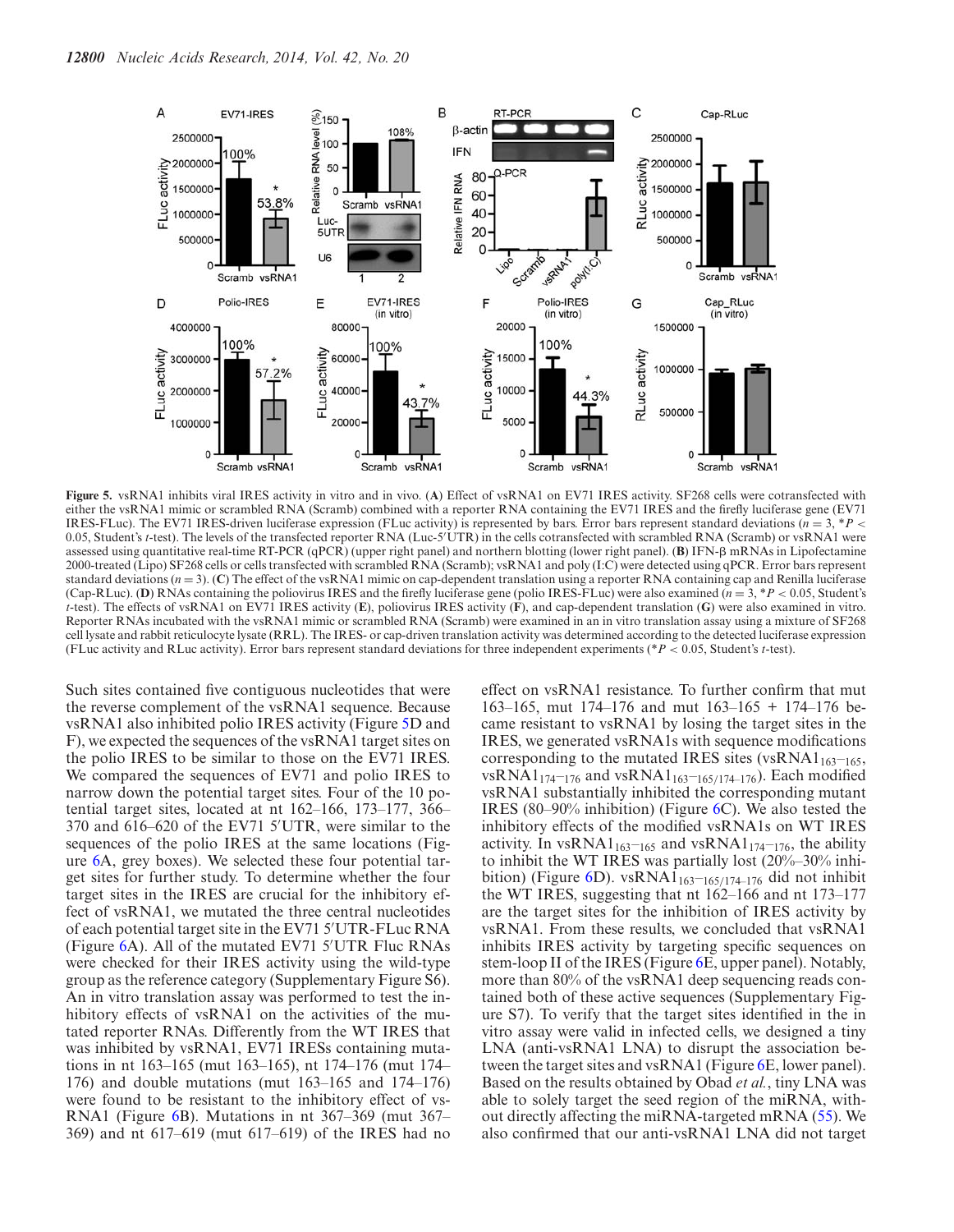<span id="page-14-0"></span>

**Figure 6.** vsRNA1 target sites on IRES. (**A**) Predicted vsRNA1 target sites in the EV71 IRES (marked in grey) were selected based on conservation with poliovirus (PV1). Based on the prediction, we generated mutations in nt 163–165, 174–176, 367–369 and 617–619 of the EV71 IRES in the reporter RNA. (**B**) The inhibitory effects of vsRNA1 on WT and mutant IRES reporter RNAs. Each reporter RNA (including WT, mut 163–165, mut 174–176, mut 163–165, 174–175, mut 367–369 and mut 617–619) was treated with vsRNA1 or scrambled (control) RNA in an in vitro translation assay. The luciferase activity in the vsRNA1 treatment assay was compared to the activity in the scrambled RNA treatment assay, and the percentage of IRES activity under vsRNA1 treatment was calculated separately. Error bars represent standard deviations for three independent experiments (\**P* < 0.05, \*\**P* < 0.01, \*\*\**P* < 0.001, Student's *t*-test). (**C**) Mutant IRES reporter RNAs were treated with the scrambled or vsRNA1 (or modified vsRNA1) that corresponded to each target site mutant (vsRNA1<sub>163</sub>-1<sub>65</sub> to mut 163-165 IRES, vsRNA1 174-176 to mut 174-176 RNA and vsRNA1 163-165/174-176 to mut 163-165 + 174–176) in the in vitro translation assays. (**D**) WT IRES reporter RNA was treated with scrambled RNA or vsRNA1 (or modified vsRNA1) in an in vitro translation assay. Error bars represent standard deviations for three independent experiments. (**E**) LNA against vsRNA1 was generated complementary to the active sites (underlined) on vsRNA1 that target stem-loop II (SLII) of the EV71 5 UTR (the boxes indicate the vsRNA1 target sites). Effect of anti-vsRNA1 LNA on EV71 viral growth. (**F**) EV71-infected RD and SF268 cells (MOI of 5) were transfected with LNA-vsRNA1 or LNA-control. After viral adsorption, viruses from the debris and the supernatant were collected at the indicated times p.i. The viral yields were determined using plaque assays. Error bars represent standard deviations for duplicated assays.

the EV71 IRES directly in an IRES activity assay (Supplementary Figure S8). We transfected the anti-vsRNA1 LNA or scrambled LNA into EV71-infected cells. The results demonstrated that the anti-vsRNA1 LNA enhanced viral infection in both RD and SF268 cells (Figure 6F), providing further confirmation of the vsRNA1 target sites identified on the EV71 IRES in vivo.

## **DISCUSSION**

This study showed that EV71 uses Dicer to generate small RNAs in mammalian cells. One of these vsRNAs, vsRNA1, downregulated IRES activity by targeting viral RNA (summarised in Figure [7\)](#page-15-0). It has been debated whether a cytoplasmic RNA virus in mammals can generate functional small RNAs [\(38\)](#page-17-0); however, our results show that this type of virus can generate substantial amounts of vsRNA that exhibits notable functions.

Because positive-stranded RNA viruses use the same RNA as a template for both translation and replication, strategies that control the switch between viral translation and genome replication are crucial [\(24,25\)](#page-16-0). For example, poliovirus uses a host protein, Poly(rC)-binding protein 2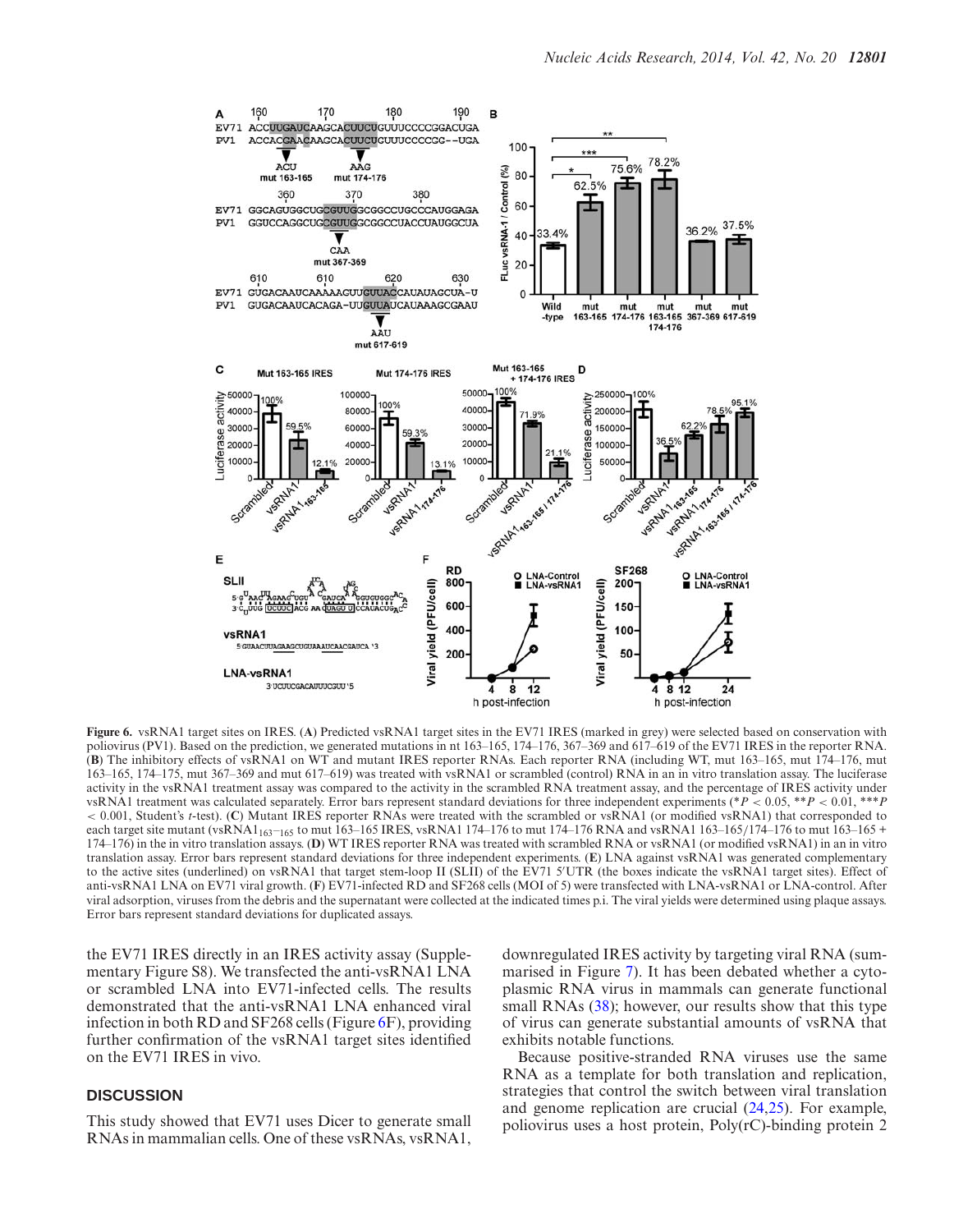<span id="page-15-0"></span>

**Figure 7.** Proposed model for the generation and function of vsRNA1. During EV71 infection, a small proportion of viral RNA is processed by Dicer, and vsRNA1 is generated from the IRES (purple). vsRNA1 targets stem-loop II of the viral IRES (marked in green) and downregulates the translation of viral proteins.

(PCBP2), to regulate both viral translation and replication [\(56–61\)](#page-17-0). Viral proteases cleave host proteins, which can enhance viral translation [\(62–64\)](#page-17-0). This study revealed a potential novel mechanism by which positive-sense RNA viruses control their translation: generating vsRNAs and self-regulating IRES activity. However, we cannot rule out the possibility that the host may utilize such vsRNAs as a defence mechanism against EV71 infections. Therefore, the role of vsRNAs in virus infection deserves further scrutiny.

Recently, non-canonical cytoplasmic mechanisms have been reported to contribute to small RNA biogenesis (11– [12,65\). Dicer might be involved in these processes \(14\),](#page-16-0) which correlates with our findings that Dicer is associated with the generation of vsRNAs (Figures [2](#page-9-0) and [3\)](#page-11-0). The substrate of Dicer is generally a stem-loop structure with both  $5'$  and  $3'$  ends [\(66\)](#page-17-0). However, the EV71  $5'$ UTR does not contain such a structure, which is instead characterised by long flanking regions at both ends of the stem-loop. Because non-canonical Dicer substrates have been previously identified [\(67–69\)](#page-17-0), the mechanisms by which this enzyme can cleave the EV71 5 UTR RNA into vsRNA1 seem worthy of investigation. We detected vsRNA1 as an RNA fragment of 29 nt (Figure [1E](#page-8-0)), which is longer than the small RNA generated by canonical Dicer processing (22 nt). However, the bulged nucleotides on the stem-loops of pre-mRNAs can increase the length of miRNA that Dicer is able to process [\(70,71\)](#page-17-0). The vsRNA1 generation site contains a bulged structure (Figure [1C](#page-8-0)), which might explain how Dicer cleavage generates a long small RNA.

Parameswaran *et al.* detected low-abundance vsRNA reads in infected cells using deep sequencing [\(14\)](#page-16-0). Coincidently, we also detected limited numbers of vsRNA1 reads in infected cells using deep sequencing (Figure [1A](#page-8-0)). To our

surprise, a northern blot, which was performed to confirm the absolute level of vsRNA1, showed that at least 10<sup>5</sup> vsRNA1 copies were generated from a single infected cell (Figure [1E](#page-8-0)). Such inconsistent results between deep sequencing and other RNA detection methods have also been found in previous studies [\(72,73\)](#page-17-0). Factors such as different PCR protocols, ligation steps in deep sequencing, or the modification of the small RNA terminus may bias the quantification of small RNAs [\(73\)](#page-17-0). We assume that these types of bias caused our deep sequencing results to include underestimated levels of vsRNA. We cannot exclude the possibility that vsRNAs can undergo further unidentified modifications that should be the subject of future research. However, we demonstrated that infected cells could generate vs-RNA1 in amounts sufficient for activity (Figure [4\)](#page-12-0), which seems to suggest that infected cells contain a substantial level of vsRNA1. Besides vsRNA1, we also detected high amounts of vsRNAs derived from regions other than the 5 UTR of the viral genomic RNA (Supplementary Figure S9). Despite being outside the scope of the current report, the potential role played by these vsRNAs in virus infection is worthy of further scrutiny.

The function of small RNAs invariably requires the interaction with cellular proteins, including Argonaute 2 (Ago2) [\(39–41\)](#page-17-0). The question as to whether any cellular protein is specifically required for vsRNA1 function is important for characterizing the biological role of this molecule. Although our data indicated that vsRNA1 can be associated with Ago2 (Supplementary Figure S2), the experiments conducted after Ago2 depletion did not support the hypothesis that this molecule is involved in either vsRNA1 biogenesis (Supplementary Figure S4) or in the inhibitory effect on IRES activity (Supplementary Figure S10). Therefore, the potential role of both vRNA1-associated Ago2 and/or other vsRNA1-associated proteins warrants further investigation.

Besides the identification of vsRNA1-associated proteins, it seems relevant to investigate whether vsRNA1 may affect the binding of ITAFs to the EV71 IRES, especially at the regions targeted by vsRNA1 (stem-loop II of the IRES). Among the ITAFs that can bind to the SLII of EV71 IRES (KSRP, hnRNPA1, PTB) [\(26–27,](#page-16-0)[74\)](#page-17-0), our preliminary results indicated that vsRNA1 can both enhance KSRP binding to the IRES (Supplementary Figure S11) and increase the amount of KSRP sedimented in the fractions containing 40S and 60S ribosomal subunits, as compared with a scrambled RNA sequence in a ribosome assembly experiment (Supplementary Figure S12). KSRP has been shown to act as a negative regulator of EV71 IRES activity [\(26,](#page-16-0)[75\)](#page-17-0). The current observations suggest that vsRNA1 may inhibit IRES activity by recruiting a negative regulator to the translational complex. The exact roles played by KSRP in vs-RNA1 function and the detailed mechanisms of KSRP recruitment elicited by vsRNA1 deserve further scrutiny.

Small RNAs are likely to play a role in determining the tissue tropism of a given virus. For example, a host miRNA122 targets the  $5'$  noncoding region of the hepatitis C virus (HCV) and enhances viral replication in hepatocytes [\(76,77\)](#page-18-0). Our deep-sequencing results demonstrated significant differences (both in terms of levels and species) in vsRNAs expression between RD (rhabdomysosarcoma)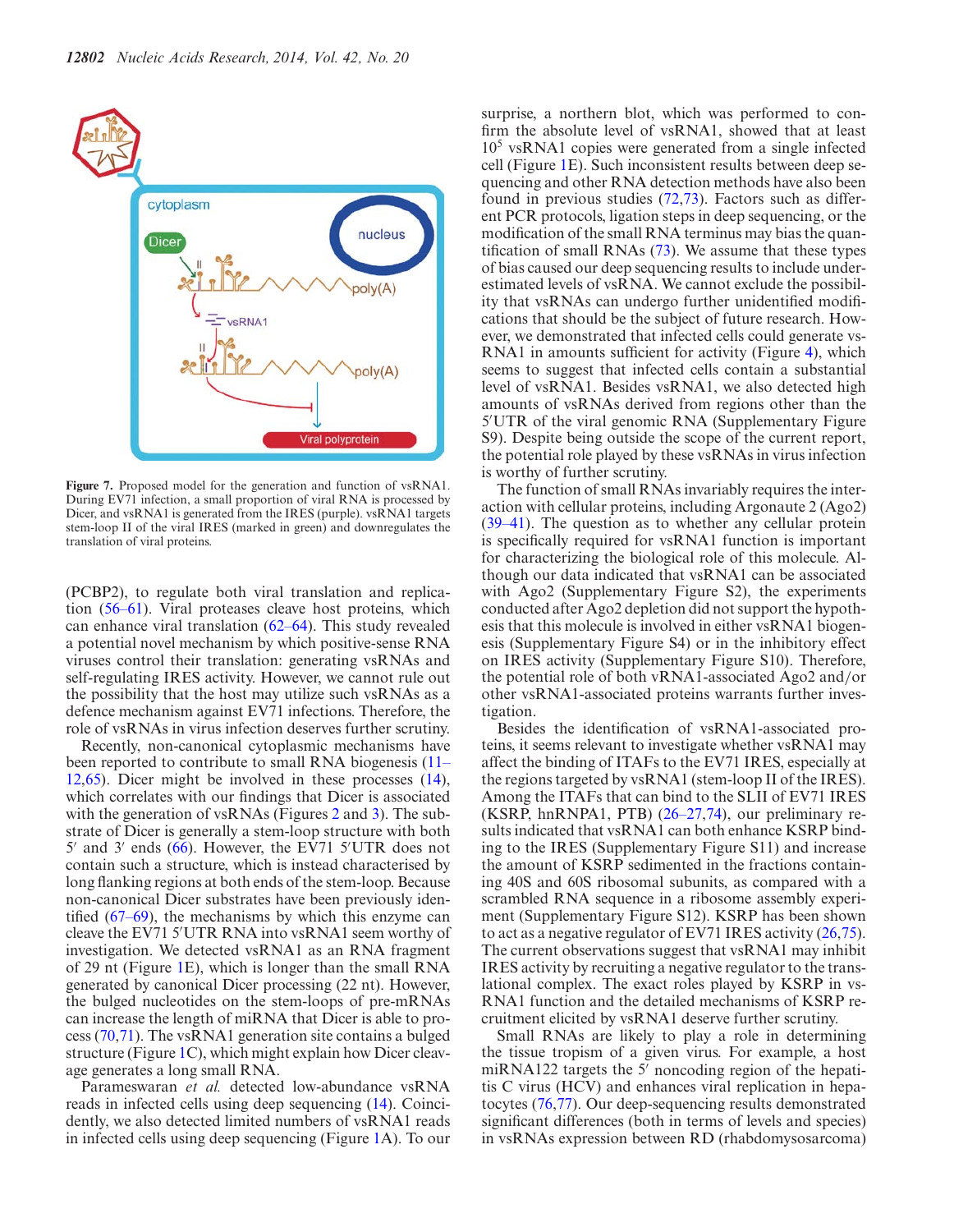<span id="page-16-0"></span>and SF268 (glioblastoma) cells (Supplementary Figure S1), suggesting a potential mechanism for viral tissue tropism. Because blocking host miRNA122 using LNA represents a novel treatment strategy for HCV infection [\(78,79\)](#page-18-0), our results may help developing novel potential antiviral strategies in the prevention of EV71-associated neuropathogenesis.

In summary, our study demonstrates the ability of a cytoplasmic RNA virus to generate functional vsRNA in mammalian cells. In addition, we demonstrate a novel mechanism for the self-regulation of positive-stranded RNA viral translation, which includes the generation of a vsRNA that targets the IRES. Importantly, our data disclose a previously unknown role of vsRNA.

## **SUPPLEMENTARY DATA**

[Supplementary Data](http://nar.oxfordjournals.org/lookup/suppl/doi:10.1093/nar/gku952/-/DC1) are available at NAR Online.

# **ACKNOWLEDGEMENT**

The authors would like to thank Prof. Witold Filipowicz of the Friedrich Miescher Institute of Biomedical Research for providing the pDEST8-Dicer-6His and pDEST8-Dicer 44AB/110AB plasmids and Dr. Shobha Vasudevan of Harvard Medical School for providing the shAgo2 plasmids. The authors are also thankful to Enzo Emanuele, MD, PhD (Living Research s.a.s., Robbio, Italy) for his expert editorial assistance.

# **FUNDING**

Ministry of Science and Technology, Taiwan [100– 3112-B182–002, NSC 101–2325-B-182–015, 100–2221- E-182–056-MY3]; Chang Gung Memorial Hospital [CMRPD1A0671, NERPD2A0651]. Funding for open access charge: Ministry of Science and Technology, Taiwan [NSC 101–2325-B-182–015].

*Conflict of interest statement.* None declared.

## **REFERENCES**

- 1. Kim,V.N., Han,J. and Siomi,M.C. (2009) Biogenesis of small RNAs in animals. *Nat. Rev. Mol. Cell Biol.*, **10**, 126–139.
- 2. Krol,J., Loedige,I. and Filipowicz,W. (2010) The widespread regulation of microRNA biogenesis, function and decay. *Nat. Rev. Genet.*, **11**, 597–610.
- 3. Siomi,M.C., Sato,K., Pezic,D. and Aravin,A.A. (2011) PIWI-interacting small RNAs: the vanguard of genome defence. *Nat. Rev. Mol. Cell Biol.*, **12**, 246–258.
- 4. Cullen,B.R. (2006) Viruses and microRNAs. *Nat. Genet.*, **38**(Suppl), S25–S30.
- 5. Ding,S.W. and Voinnet,O. (2007) Antiviral immunity directed by small RNAs. *Cell*, **130**, 413–426.
- 6. Perez,J.T., Varble,A., Sachidanandam,R., Zlatev,I., Manoharan,M., Garcia-Sastre,A. and tenOever,B.R. (2010) Influenza A virus-generated small RNAs regulate the switch from transcription to replication. *Proc. Natl Acad. Sci. U.S.A.*, **107**, 11525–11530.
- 7. Aliyari,R. and Ding,S.W. (2009) RNA-based viral immunity initiated by the Dicer family of host immune receptors. *Immunol. Rev.*, **227**, 176–188.
- 8. Hussain,M., Torres,S., Schnettler,E., Funk,A., Grundhoff,A., Pijlman,G.P., Khromykh,A.A. and Asgari,S. (2012) West Nile virus encodes a microRNA-like small RNA in the 3' untranslated region which up-regulates GATA4 mRNA and facilitates virus replication in mosquito cells. *Nucleic Acids Res.*, **40**, 2210–2223.
- 9. Ding,S.W. (2010) RNA-based antiviral immunity. *Nat. Rev. Immunol.*, **10**, 632–644.
- 10. McManus,M.T. (2004) Small RNAs and immunity. *Immunity*, **21**, 747–756.
- 11. Rouha,H., Thurner,C. and Mandl,C.W. (2010) Functional microRNA generated from a cytoplasmic RNA virus. *Nucleic Acids Res.*, **38**, 8328–8337.
- 12. Shapiro,J.S., Varble,A., Pham,A.M. and Tenoever,B.R. (2010) Noncanonical cytoplasmic processing of viral microRNAs. *RNA*, **16**, 2068–2074.
- 13. Shapiro,J.S., Langlois,R.A., Pham,A.M. and Tenoever,B.R. (2012) Evidence for a cytoplasmic microprocessor of pri-miRNAs. *RNA*, **18**, 1338–1346.
- 14. Parameswaran,P., Sklan,E., Wilkins,C., Burgon,T., Samuel,M.A., Lu,R., Ansel,K.M., Heissmeyer,V., Einav,S., Jackson,W. *et al.* (2010) Six RNA viruses and forty-one hosts: viral small RNAs and modulation of small RNA repertoires in vertebrate and invertebrate systems. *PLoS Pathog.*, **6**, e1000764.
- 15. Li,Y., Lu,J., Han,Y., Fan,X. and Ding,S.W. (2013) RNA interference functions as an antiviral immunity mechanism in mammals. *Science*, **342**, 231–234.
- 16. Maillard,P.V., Ciaudo,C., Marchais,A., Li,Y., Jay,F., Ding,S.W. and Voinnet,O. (2013) Antiviral RNA interference in mammalian cells. *Science*, **342**, 235–238.
- 17. Cullen,B.R., Cherry,S. and tenOever,B.R. (2013) Is RNA interference a physiologically relevant innate antiviral immune response in mammals? *Cell Host. Microbe*, **14**, 374–378.
- 18. Weng,K.F., Chen,L.L., Huang,P.N. and Shih,S.R. (2010) Neural pathogenesis of enterovirus 71 infection. *Microbes Infect.*, **12**,  $505 - 510$ .
- 19. Shih,S.R., Stollar,V. and Li,M.L. (2011) Host factors in enterovirus 71 replication. *J. Virol.*, **85**, 9658–9666.
- 20. Martinez-Salas,E. (2008) The impact of RNA structure on picornavirus IRES activity. *Trends Microbiol.*, **16**, 230–237.
- 21. Haller,A.A., Nguyen,J.H. and Semler,B.L. (1993) Minimum internal ribosome entry site required for poliovirus infectivity. *J. Virol.*, **67**, 7461–7471.
- 22. Thompson,S.R. and Sarnow,P. (2003) Enterovirus 71 contains a type I IRES element that functions when eukaryotic initiation factor eIF4G is cleaved. *Virology*, **315**, 259–266.
- 23. Fitzgerald,K.D. and Semler,B.L. (2009) Bridging IRES elements in mRNAs to the eukaryotic translation apparatus. *Biochim. Biophys. Acta.*, **1789**, 518–528.
- 24. Gamarnik,A.V. and Andino,R. (1998) Switch from translation to RNA replication in a positive-stranded RNA virus. *Genes. Dev.*, **12**, 2293–2304.
- 25. Barton,D.J., Morasco,B.J. and Flanegan,J.B. (1999) Translating ribosomes inhibit poliovirus negative-strand RNA synthesis. *J. Virol.*, **73**, 10104–10112.
- 26. Lin,J.Y., Li,M.L. and Shih,S.R. (2009) Far upstream element binding protein 2 interacts with enterovirus 71 internal ribosomal entry site and negatively regulates viral translation. *Nucleic Acids Res.*, **37**, 47–59.
- 27. Lin,J.Y., Shih,S.R., Pan,M., Li,C., Lue,C.F., Stollar,V. and Li,M.L. (2009) hnRNP A1 interacts with the  $5'$  untranslated regions of enterovirus 71 and Sindbis virus RNA and is required for viral replication. *J. Virol.*, **83**, 6106–6114.
- 28. Huang,P.N., Lin,J.Y., Locker,N., Kung,Y.A., Hung,C.T., Huang, H.I., Li, M.L. and Shih, S.R. (2011) Far upstream element binding protein 1 binds the internal ribosomal entry site of enterovirus 71 and enhances viral translation and viral growth. *Nucleic Acids Res.*, **39**, 9633–9648.
- 29. Lin,J.Y., Li,M.L., Huang,P.N., Chien,K.Y., Horng,J.T. and Shih,S.R. (2008) Heterogeneous nuclear ribonuclear protein K interacts with the enterovirus 71 5' untranslated region and participates in virus replication. *J. Gen. Virol.*, **89**, 2540–2549.
- 30. Bell,Y.C., Semler,B.L. and Ehrenfeld,E. (1999) Requirements for RNA replication of a poliovirus replicon by coxsackievirus B3 RNA polymerase. *J. Virol.*, **73**, 9413–9421.
- 31. Zhang,H., Kolb,F.A., Jaskiewicz,L., Westhof,E. and Filipowicz,W. (2004) Single processing center models for human Dicer and bacterial RNase III. *Cell*, **118**, 57–68.
- 32. Shih,S.R., Tsai,M.C., Tseng,S.N., Won,K.F., Shia,K.S., Li,W.T., Chern,J.H., Chen,G.W., Lee,C.C., Lee,Y.C. *et al.* (2004) Mutation in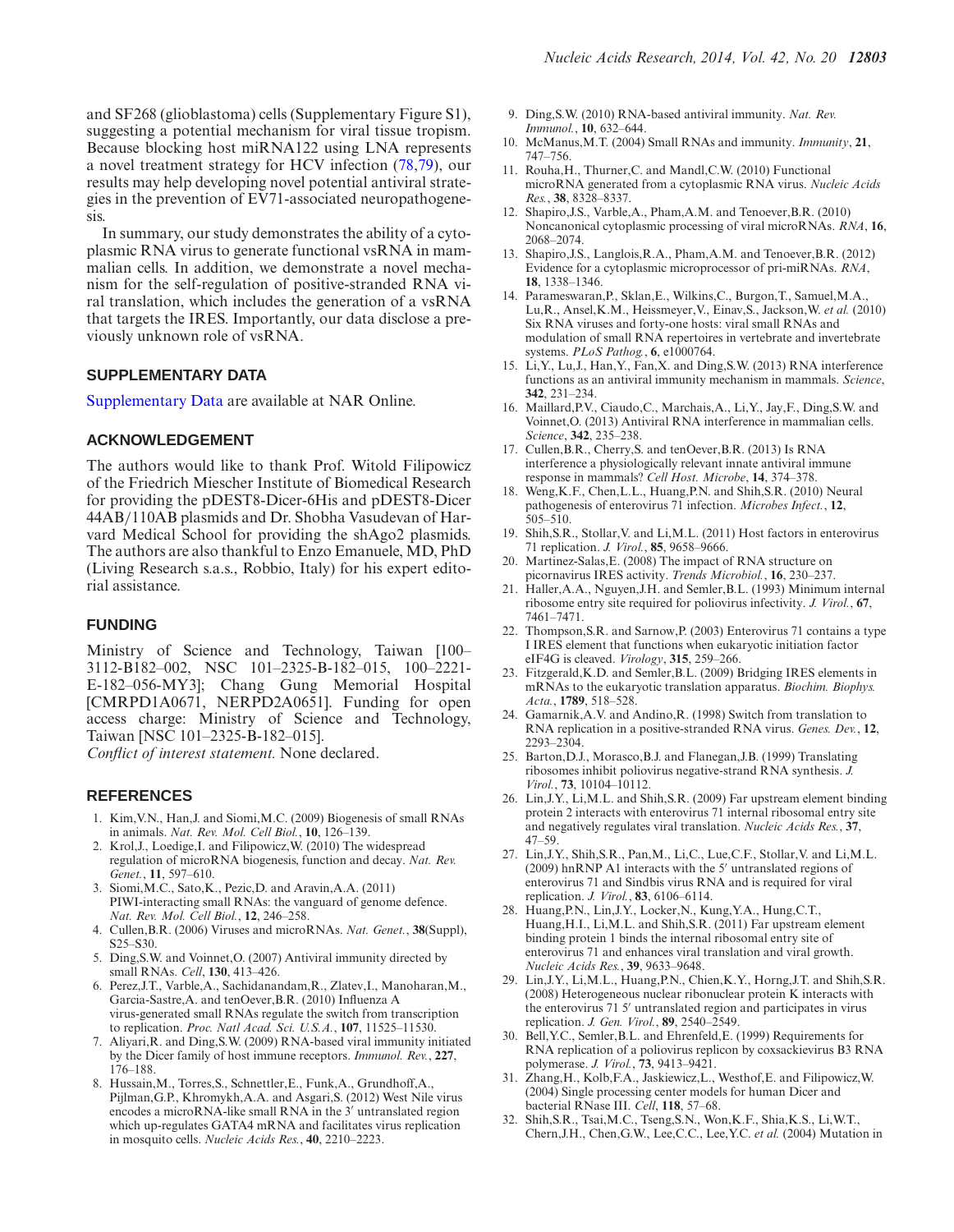<span id="page-17-0"></span>enterovirus 71 capsid protein VP1 confers resistance to the inhibitory effects of pyridyl imidazolidinone. *Antimicrob. Agents Chemother.*, **48**, 3523–3529.

- 33. Schmitter,D., Filkowski,J., Sewer,A., Pillai,R.S., Oakeley,E.J., Zavolan,M., Svoboda,P. and Filipowicz,W. (2006) Effects of Dicer and Argonaute down-regulation on mRNA levels in human HEK293 cells. *Nucleic Acids Res.*, **34**, 4801–4815.
- 34. Vasudevan,S. and Steitz,J.A. (2007) AU-rich-element-mediated upregulation of translation by FXR1 and Argonaute 2. *Cell*, **128**, 1105–1118.
- 35. Kuo,R.L., Zhao,C., Malur,M. and Krug,R.M. (2010) Influenza A virus strains that circulate in humans differ in the ability of their NS1 proteins to block the activation of IRF3 and interferon-beta transcription. *Virology*, **408**, 146–158.
- 36. Kieft,J.S. (2008) Viral IRES RNA structures and ribosome interactions. *Trends Biochem. Sci.*, **33**, 274–283.
- 37. Zakov,S., Goldberg,Y., Elhadad,M. and Ziv-Ukelson,M. (2011) Rich parameterization improves RNA structure prediction. *J. Comput. Biol.*, **18**, 1525–1542.
- 38. tenOever,B.R. (2013) RNA viruses and the host microRNA machinery. *Nat. Rev. Microbiol.*, **11**, 169–180.
- 39. Sen,G.L. and Blau,H.M. (2005) Argonaute 2/RISC resides in sites of mammalian mRNA decay known as cytoplasmic bodies. *Nat. Cell Biol.*, **7**, 633–636.
- 40. Horman,S.R., Janas,M.M., Litterst,C., Wang,B., MacRae,I.J., Sever,M.J., Morrissey,D.V., Graves,P., Luo,B., Umesalma,S. *et al.* (2013) Akt-mediated phosphorylation of argonaute 2 downregulates cleavage and upregulates translational repression of MicroRNA targets. *Mol. Cell*, **50**, 356–367.
- 41. Iwasaki,S. and Tomari,Y. (2009) Argonaute-mediated translational repression (and activation). *Fly (Austin)*, **3**, 204–206.
- 42. Finnegan,E.J. and Matzke,M.A. (2003) The small RNA world. *J. Cell Sci.*, **116**, 4689–4693.
- 43. Miyoshi,K., Miyoshi,T. and Siomi,H. (2010) Many ways to generate microRNA-like small RNAs: non-canonical pathways for microRNA production. *Mol. Genet. Genomics*, **284**, 95–103.
- 44. Yang,J.S. and Lai,E.C. (2011) Alternative miRNA biogenesis pathways and the interpretation of core miRNA pathway mutants. *Mol. Cell*, **43**, 892–903.
- 45. Zamudio,J.R., Kelly,T.J. and Sharp,P.A. (2014) Argonaute-Bound Small RNAs from Promoter-Proximal RNA Polymerase II. *Cell*, **156**, 920–934.
- 46. Zhang,H., Kolb,F.A., Brondani,V., Billy,E. and Filipowicz,W. (2002) Human Dicer preferentially cleaves dsRNAs at their termini without a requirement for ATP. *EMBO J.*, **21**, 5875–5885.
- 47. Provost,P., Dishart,D., Doucet,J., Frendewey,D., Samuelsson,B. and Radmark,O. (2002) Ribonuclease activity and RNA binding of recombinant human Dicer. *EMBO J.*, **21**, 5864–5874.
- 48. Vermeulen,A., Behlen,L., Reynolds,A., Wolfson,A., Marshall,W.S., Karpilow,J. and Khvorova,A. (2005) The contributions of dsRNA structure to Dicer specificity and efficiency. *RNA*, **11**, 674–682.
- 49. Gustin,K.E. and Sarnow,P. (2001) Effects of poliovirus infection on nucleo-cytoplasmic trafficking and nuclear pore complex composition. *EMBO J.*, **20**, 240–249.
- 50. Ebert,M.S., Neilson,J.R. and Sharp,P.A. (2007) MicroRNA sponges: competitive inhibitors of small RNAs in mammalian cells. *Nat. Methods*, **4**, 721–726.
- 51. Fredericksen,B., Akkaraju,G.R., Foy,E., Wang,C., Pflugheber,J., Chen,Z.J. and Gale,M. Jr (2002) Activation of the interferon-beta promoter during hepatitis C virus RNA replication. *Viral Immunol.*, **15**, 29–40.
- 52. Pflugheber,J., Fredericksen,B., Sumpter,R. Jr, Wang,C., Ware,F., Sodora,D.L. and Gale,M. Jr (2002) Regulation of PKR and IRF-1 during hepatitis C virus RNA replication. *Proc. Natl Acad. Sci. U.S.A.*, **99**, 4650–4655.
- 53. Hazari,S., Patil,A., Joshi,V., Sullivan,D.E., Fermin,C.D., Garry,R.F., Elliott,R.M. and Dash,S. (2005) Alpha interferon inhibits translation mediated by the internal ribosome entry site of six different hepatitis C virus genotypes. *J. Gen. Virol.*, **86**, 3047–3053.
- 54. Yang,L., Kiyohara,T., Kanda,T., Imazeki,F., Fujiwara,K., Gauss-Muller,V., Ishii,K., Wakita,T. and Yokosuka,O. (2010) Inhibitory effects on HAV IRES-mediated translation and replication by a combination of amantadine and interferon-alpha. *Virol. J.*, **7**, 212.
- 55. Obad,S., dos Santos,C.O., Petri,A., Heidenblad,M., Broom,O., Ruse,C., Fu,C., Lindow,M., Stenvang,J., Straarup,E.M. *et al.* (2011) Silencing of microRNA families by seed-targeting tiny LNAs. *Nat. Genet.*, **43**, 371–378.
- 56. Blyn,L.B., Swiderek,K.M., Richards,O., Stahl,D.C., Semler,B.L. and Ehrenfeld,E. (1996) Poly(rC) binding protein 2 binds to stem-loop IV of the poliovirus RNA  $5'$  noncoding region: identification by automated liquid chromatography-tandem mass spectrometry. *Proc. Natl Acad. Sci. U.S.A.*, **93**, 11115–11120.
- 57. Blyn,L.B., Towner,J.S., Semler,B.L. and Ehrenfeld,E. (1997) Requirement of poly(rC) binding protein 2 for translation of poliovirus RNA. *J. Virol.*, **71**, 6243–6246.
- 58. Walter,B.L., Parsley,T.B., Ehrenfeld,E. and Semler,B.L. (2002) Distinct poly(rC) binding protein KH domain determinants for poliovirus translation initiation and viral RNA replication. *J. Virol.*, **76**, 12008–12022.
- 59. Andino,R., Rieckhof,G.E. and Baltimore,D. (1990) A functional ribonucleoprotein complex forms around the 5' end of poliovirus RNA. *Cell*, **63**, 369–380.
- 60. Parsley,T.B., Towner,J.S., Blyn,L.B., Ehrenfeld,E. and Semler,B.L. (1997) Poly (rC) binding protein 2 forms a ternary complex with the 5 -terminal sequences of poliovirus RNA and the viral 3CD proteinase. *RNA*, **3**, 1124–1134.
- 61. Andino,R., Rieckhof,G.E., Achacoso,P.L. and Baltimore,D. (1993) Poliovirus RNA synthesis utilizes an RNP complex formed around the 5 -end of viral RNA. *EMBO J.*, **12**, 3587–3598.
- 62. Perera,R., Daijogo,S., Walter,B.L., Nguyen,J.H. and Semler,B.L. (2007) Cellular protein modification by poliovirus: the two faces of poly(rC)-binding protein. *J. Virol.*, **81**, 8919–8932.
- 63. Kafasla,P., Morgner,N., Poyry,T.A., Curry,S., Robinson,C.V. and Jackson,R.J. (2009) Polypyrimidine tract binding protein stabilizes the encephalomyocarditis virus IRES structure via binding multiple sites in a unique orientation. *Mol. Cell*, **34**, 556–568.
- 64. Kafasla,P., Morgner,N., Robinson,C.V. and Jackson,R.J. (2010) Polypyrimidine tract-binding protein stimulates the poliovirus IRES by modulating eIF4G binding. *EMBO J.*, **29**, 3710–3722.
- 65. Varble,A., Chua,M.A., Perez,J.T., Manicassamy,B., Garcia-Sastre,A. and tenOever,B.R. (2010) Engineered RNA viral synthesis of microRNAs. *Proc. Natl Acad. Sci. U.S.A.*, **107**, 11519–11524.
- 66. MacRae,I.J., Zhou,K. and Doudna,J.A. (2007) Structural determinants of RNA recognition and cleavage by Dicer. *Nat. Struct. Mol. Biol.*, **14**, 934–940.
- 67. Kaneko,H., Dridi,S., Tarallo,V., Gelfand,B.D., Fowler,B.J., Cho,W.G., Kleinman,M.E., Ponicsan,S.L., Hauswirth,W.W., Chiodo,V.A. *et al.* (2011) DICER1 deficit induces Alu RNA toxicity in age-related macular degeneration. *Nature*, **471**, 325–330.
- 68. Cole,C., Sobala,A., Lu,C., Thatcher,S.R., Bowman,A., Brown,J.W., Green,P.J., Barton,G.J. and Hutvagner,G. (2009) Filtering of deep sequencing data reveals the existence of abundant Dicer-dependent small RNAs derived from tRNAs. *RNA*, **15**, 2147–2160.
- 69. Ender,C., Krek,A., Friedlander,M.R., Beitzinger,M., Weinmann,L., Chen,W., Pfeffer,S., Rajewsky,N. and Meister,G. (2008) A human snoRNA with microRNA-like functions. *Mol. Cell*, **32**, 519–528.
- 70. Gu,S., Jin,L., Zhang,Y., Huang,Y., Zhang,F., Valdmanis,P.N. and Kay,M.A. (2012) The loop position of shRNAs and pre-miRNAs is critical for the accuracy of dicer processing in vivo. *Cell*, **151**, 900–911.
- 71. Starega-Roslan,J., Krol,J., Koscianska,E., Kozlowski,P., Szlachcic,W.J., Sobczak,K. and Krzyzosiak,W.J. (2011) Structural basis of microRNA length variety. *Nucleic Acids Res.*, **39**, 257–268.
- 72. Hafner,M., Renwick,N., Brown,M., Mihailovic,A., Holoch,D., Lin,C., Pena,J.T., Nusbaum,J.D., Morozov,P., Ludwig,J. *et al.* (2011) RNA-ligase-dependent biases in miRNA representation in deep-sequenced small RNA cDNA libraries. *RNA*, **17**, 1697–1712.
- 73. Raabe,C.A., Tang,T.H., Brosius,J. and Rozhdestvensky,T.S. (2014) Biases in small RNA deep sequencing data. *Nucleic Acids Res.*, **42**, 1414–1426.
- 74. Hellen,C.U., Pestova,T.V., Litterst,M. and Wimmer,E. (1994) The cellular polypeptide p57 (pyrimidine tract-binding protein) binds to multiple sites in the poliovirus 5' nontranslated region. *J. Virol.*, **68**, 941–950.
- 75. Chen,L.L., Kung,Y.A., Weng,K.F., Lin,J.Y., Horng,J.T. and Shih,S.R. (2013) Enterovirus 71 infection cleaves a negative regulator